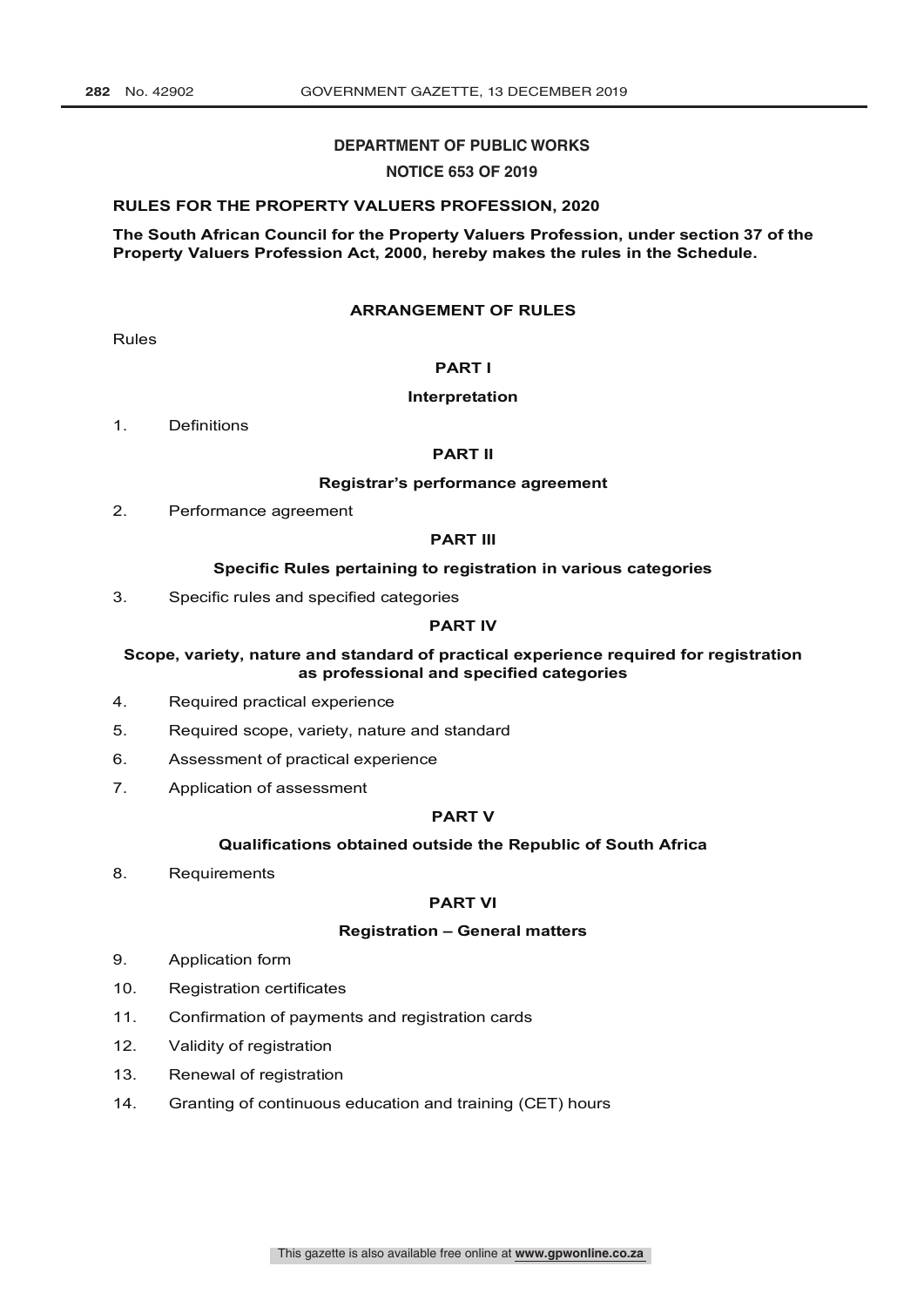## 15. Abbreviations and acronyms

## **PART VII**

#### **Candidates and valuations**

16. Candidates prohibited from canvassing valuation work

## **PART VIII**

#### **Valuation reports**

17. International valuation standards

## **PART IX**

#### **Voluntary associations**

18. Renewal of recognition

## **PART X**

## **General**

- 19. Transitional provision
- 20. Repeal of Rules
- 21. Short title and commencement

#### **Annexures**

- A. Registrar's performance agreement
- B: Assessment of practical experience
- C.1: Further specific requirements professional valuer, professional associated valuer and candidate valuer
- C.2: Specific requirements single residential property assessor and candidate single residential property assessor
- C.3: Specific requirements Public sector professional associated valuer
- C.4: Specific requirements Plant and machinery assessors and candidate plant and machinery assessors

## **SCHEDULE**

# **PART 1**

## **Interpretation**

# **Definitions**

1. In these rules any word or expression to which a meaning has been assigned to in the Act shall bear that meaning, and unless the context otherwise indicates—

"cluster" means the same type of properties referred to in paragraph (b) of item 4 of Annexure C.1;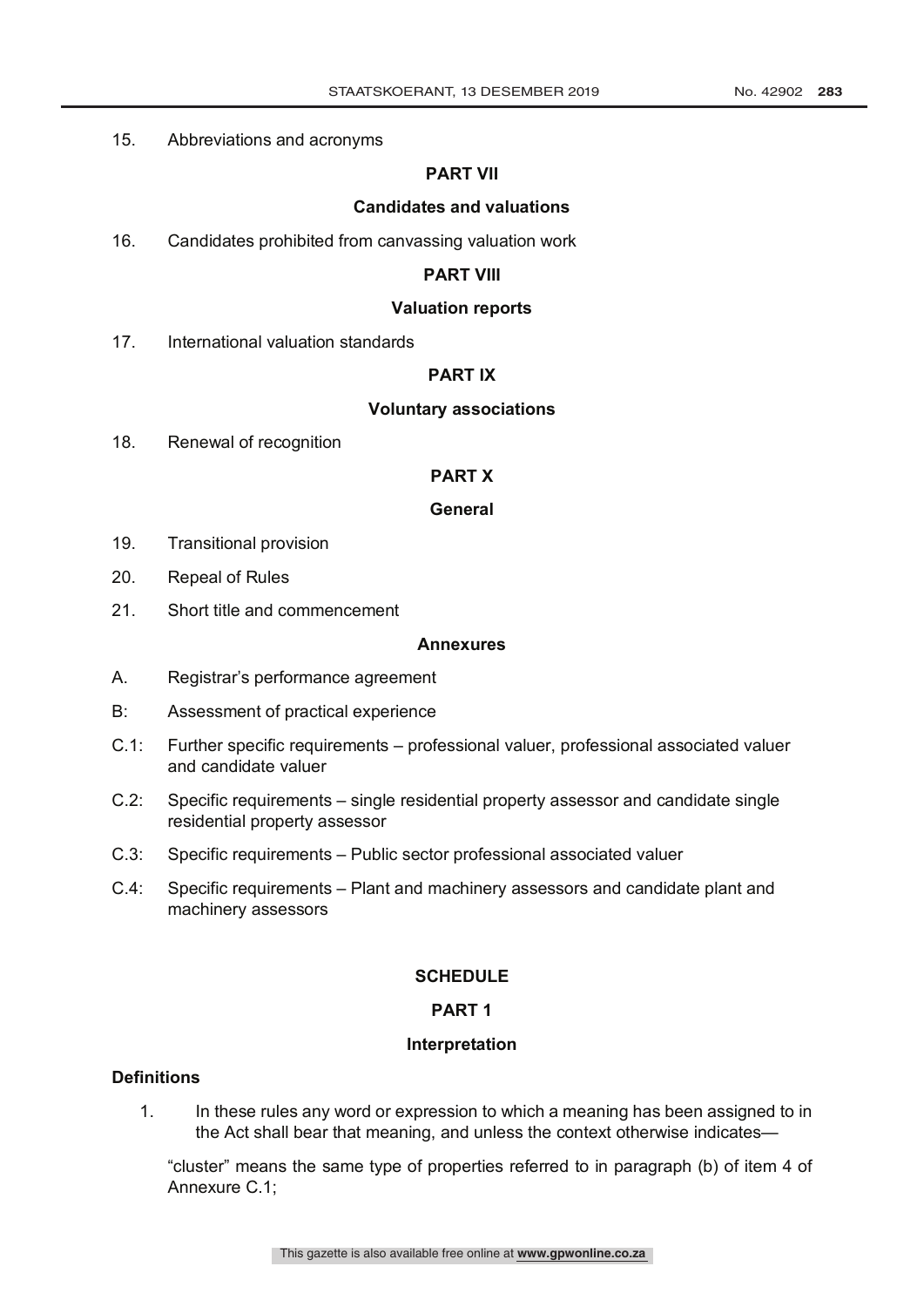"item" refers to any provision in all Annexures;

"restricted" means to be permitted or registered to perform property valuation work in respect of only a specified field of property valuation, and "restriction" has a corresponding meaning;

"RPVP" means the Rules for the Property Valuers Profession, 2019;

"rule" refers to any provision in the RPVP, excluding an item;

"supervisor" means the professional under the supervision and control of whom a candidate performs work in the property valuers profession, and "mentor" has a corresponding meaning;

"the Act" means the Property Valuers Profession Act, 2000 (Act No. 47 of 2000); and

"types of properties" mean the various types of properties referred to in paragraph (b) of item 4 of Annexure C.1.

[When interpreting and applying the RPVP, the abovementioned definitions as well as the following words as defined in section 1 of the Act must always be borne in mind, namely – "candidate", "professional", "property valuation", "registered person" and "registration".]

## **PART II**

## **Registrar's performance agreement**

#### **Performance agreement**

2. The performance agreement contemplated in section 8(2) of the Act shall be as set out in Annexure A.

## **PART III**

## **Specific Rules pertain registration in various categories**

## **Specific rules and specific categories**

3. (1) The specific rules applying in respect of persons who may be registered in a category referred to in section 19(1)(a), (b) or (c) of the Act, are contained in Annexure C.1.

(2) The specified categories contemplated in section 19(1)(d) of the Act, the corresponding titles referred to in section 22(2) of that Act, and the corresponding Annexures containing the specific rules (in such Annexures referred to as items) applying in respect of persons who may be registered in such categories, are as follows-

|     | Category                                | Title                                   | <b>Annexure</b> |
|-----|-----------------------------------------|-----------------------------------------|-----------------|
| (a) | Single residential<br>property assessor | Single residential<br>property assessor | C.2             |
| (b) | Candidate in respect                    | The word "candidate"                    | The Annexure    |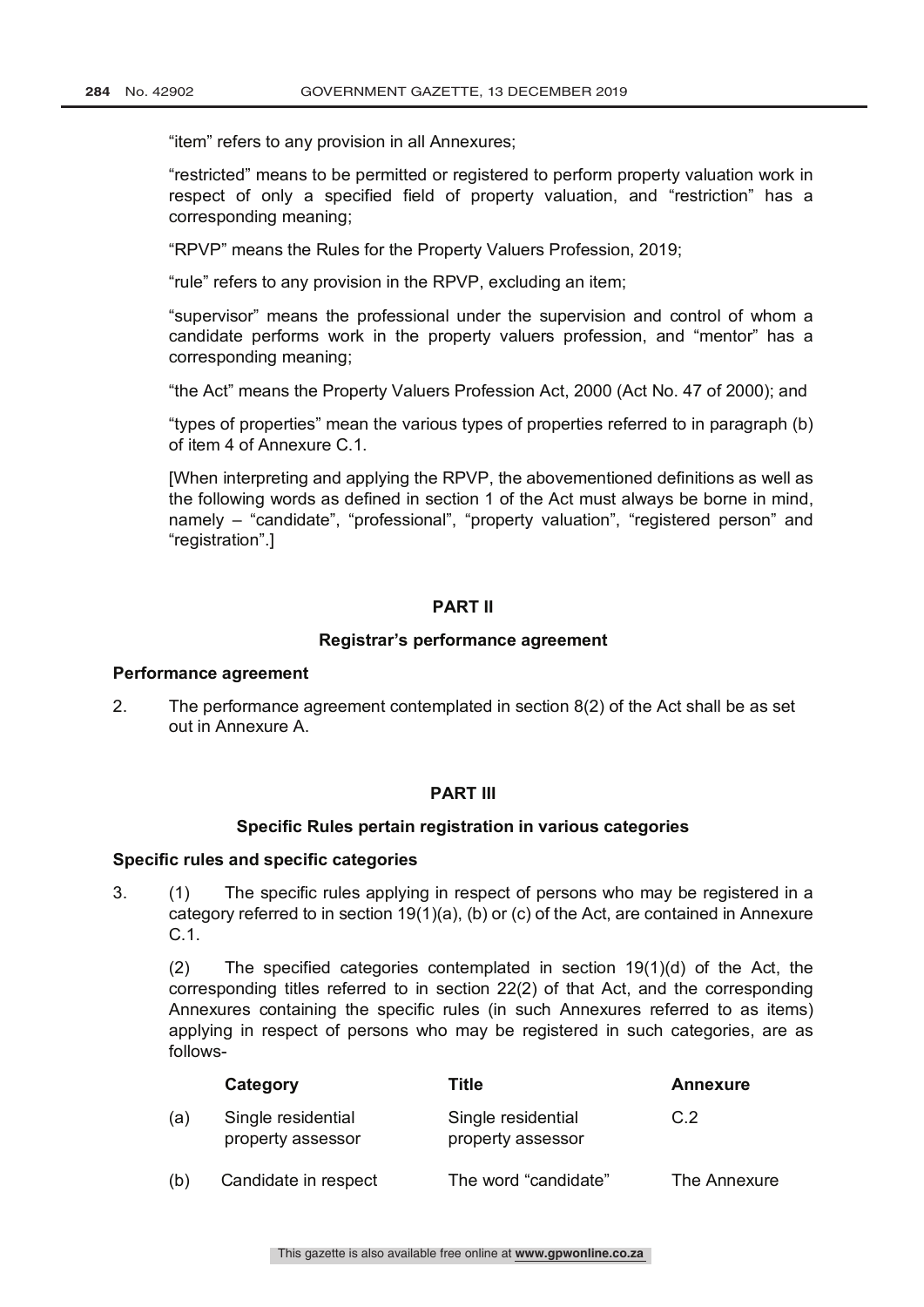|     | of any of the following<br>categories              | followed by the title of<br>the relevant category  | pertaining to the<br>relevant category |
|-----|----------------------------------------------------|----------------------------------------------------|----------------------------------------|
| (c) | Public sector<br>professional associated<br>valuer | Public sector<br>professional associated<br>valuer | C.3                                    |
| (d) | Plant and machinery<br>assessor                    | Plant and machinery<br>assessor                    | C.4                                    |

## **PART IV**

# **Scope, variety, nature and standard of practical experience required for registration as professional and specified categories**

## **Required practical experience**

4. (1) The practical experience in property valuation contemplated in section 20(2)(a)(iii) of the Act and required to have been gained by an applicant for registration as professional in the categories of professional valuer and professional associated valuer, are set out in item 3 of Annexure C.1.

(2) The practical experience in property valuation contemplated in section 20(2)(a)(iii) of the Act and required to have been gained by an applicant for registration in the categories specified in rule 3(2) are set out in the respective Annexures referred to in that rule.

## **Required scope, variety, nature and standard**

5. (1) The scope, variety, nature and standard of practical experience in property valuation contemplated in section  $20(2)(a)(iii)$  of the Act and required to have been gained by an applicant for registration as professional in the categories of professional valuer and professional associated valuer, are set out in item 4 of Annexure C.1.

(2) The scope, variety, nature and standard of practical experience in property valuation contemplated in section 20(2)(a)(iii) of the Act and required to have been gained by an applicant for registration in the categories specified in rule 3(2) are set out in the respective Annexures referred to in that rule.

## **Assessment of practical experience**

6. (1) The assessment of the practical experience in property valuation, contemplated in section 20(2)(a)(iii) of the Act and required to have been gained by an applicant for registration as professional in the categories of professional valuer and professional associated valuer, is set out in item 5 of Annexure C.1.

(2) The assessment of the practical experience in property valuation, contemplated in section 20(2)(a)(iii) of the Act and required to have been gained by an applicant for registration in the categories specified in rule 3(2) is set out in the respective Annexures referred to in that rule.

## **Application of assessment**

7. (1) The application of the outcome of the assessment referred to in rule 6(1) in respect of professional in the categories of professional valuer and professional associated valuer, is set out in item 6 of Annexure C.1.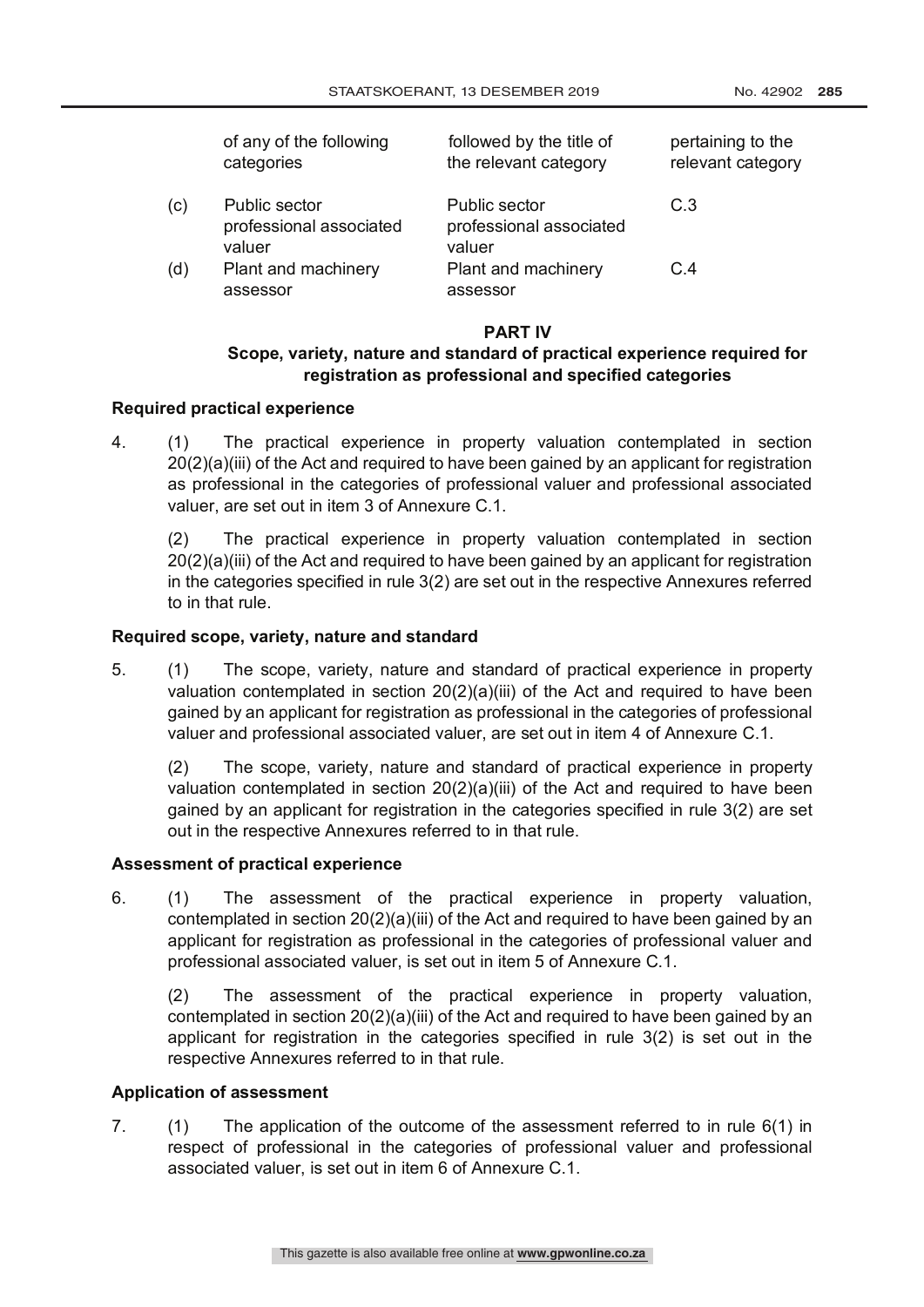(2) The application of the outcome of the assessment referred to in rule  $6(2)$  in respect of the categories specified in rule 3(2), is set out in the respective Annexures referred to in that rule.

## **PART V**

#### **Qualifications obtained outside the Republic of South Africa**

#### **Requirements**

- 8. In addition to the information and documents required in respect of academic qualifications in the application form referred to in rule 9, an applicant wishing to be registered in a category referred to or contemplated in section 19(1) of the Act, and who is in possession of a foreign examination or academic qualification, must submit the following information in respect thereof to the council—
	- (a) curriculum of the course leading to such examination or qualification and a detailed syllabus of each subject in the course;
	- (b) duration of the course; and
	- (c) any other relevant information.

## **PART VI**

#### **Registration – General matters**

#### **Application form**

9. (1) An application for registration in terms of the Act or the RPVP shall be made on the form approved by the council from time to time.

(2) An applicant may apply to the council for registration in more than one category referred to or contemplated in section 19(1) of the Act; provided—

- (a) that separate supporting information and documents accompany the application in respect of each category;
- (b) that an applicant may not at the same time be registered in more than one category; and
- (c) that when the council register an applicant in a category other than the category in which the applicant has been registered, the previous registration lapses by that very fact.

#### **Registration certificates**

- 10. (1) A registration certificate issued in terms of the Act shall contain at least the following information:
	- (a) Full name of registered person;
	- (b) category of registration;
	- (c) section of Act applicable to registration;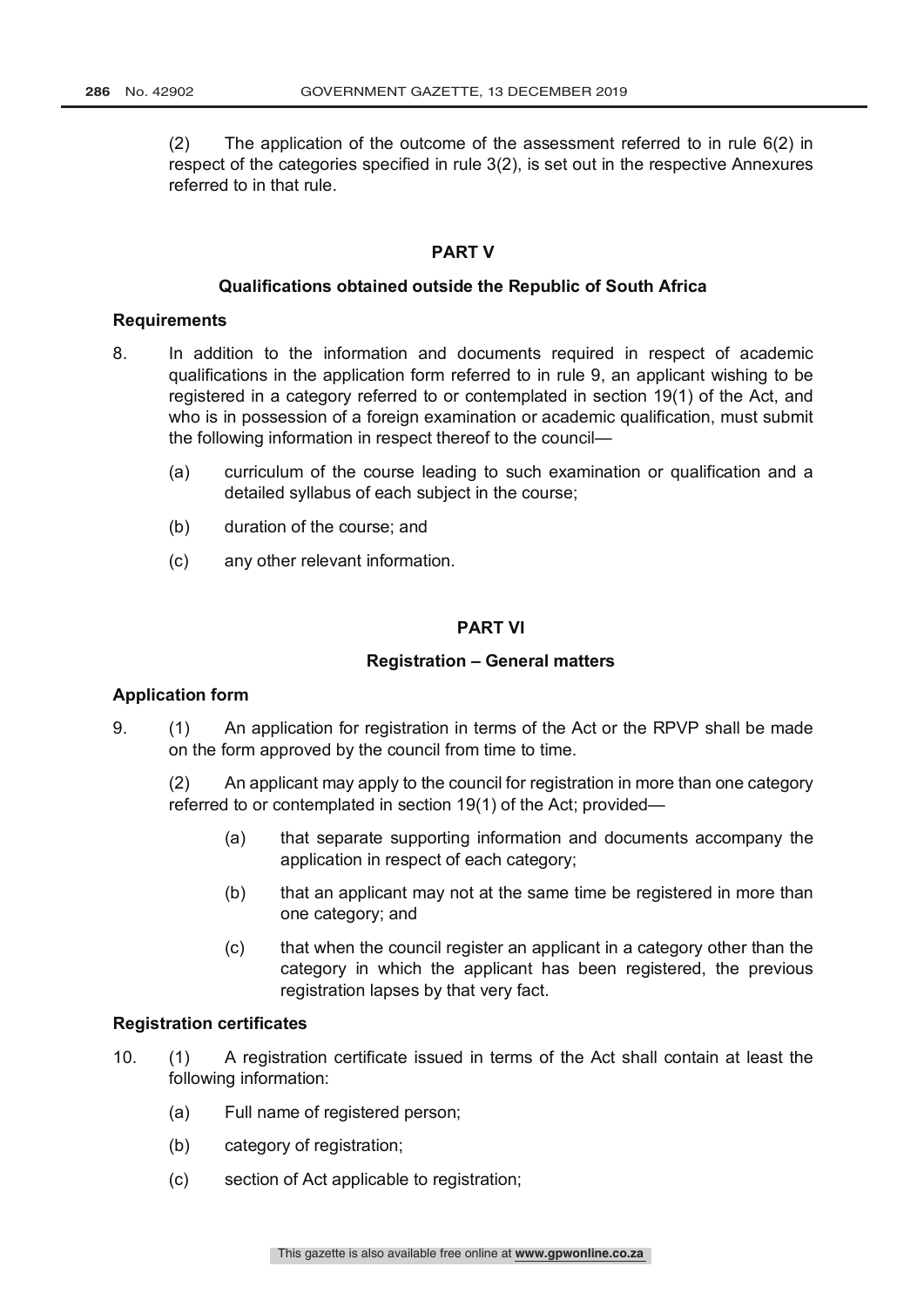- (d) permitted area of valuation work (restrictions), if any;
- (e) date of registration;
- (f) date of issue;
- (g) period of validity; and
- (h) registration number.

(2) A registration certificate referred to in subrule (1) shall be signed by the president and the registrar of the council or their respective nominees.

## **Confirmation of payment and registration card or document**

- 11. (1) Without derogating from the provisions of section 20(2) of the Act, and in addition, the council may issue to a registered person a registration card or document stating that the registered person is registered in terms of the Act, including—
	- (a) the category in which he/ she is so registered; or
	- (b) any other relevant information the Council deems fit.

(2) The registration card/ document shall be in the form determined by the Council from time to time.

(3) A registered person shall at all times produce the registration card or document contemplated in subrule (1) if requested to do so by any party requiring details of the registered person's registration in terms of the Act.

(4) The provisions of section 24 of the Act applies, with the necessary changes, to the registration card or document contemplated in subrule (1).

## **Validity of registration**

12. (1) For the purposes of this rule –

- (a) "date of registration" means the date of registration endorsed on a registration certificate referred to in rule 10 or the date deemed to be that date by virtue of sub-rule(4);
- (b) "effective date" means 1 April 2007; and
- (c) "expiry date" means the date on which the validity of the registration of a registered person expires in accordance with this rule.

(2) Subject to subrules (4), (5) and (8), a registration in terms of section 20(2) of the Act shall with effect from the effective date and as a general rule be valid for a period of five years from the date of registration.

(3) The period of validity of the registration of a registered person prescribed in terms of this rule shall be endorsed on all registration certificates issued with effect from the effective date.

(4) The date of registration of a person who, on the effective date is registered as—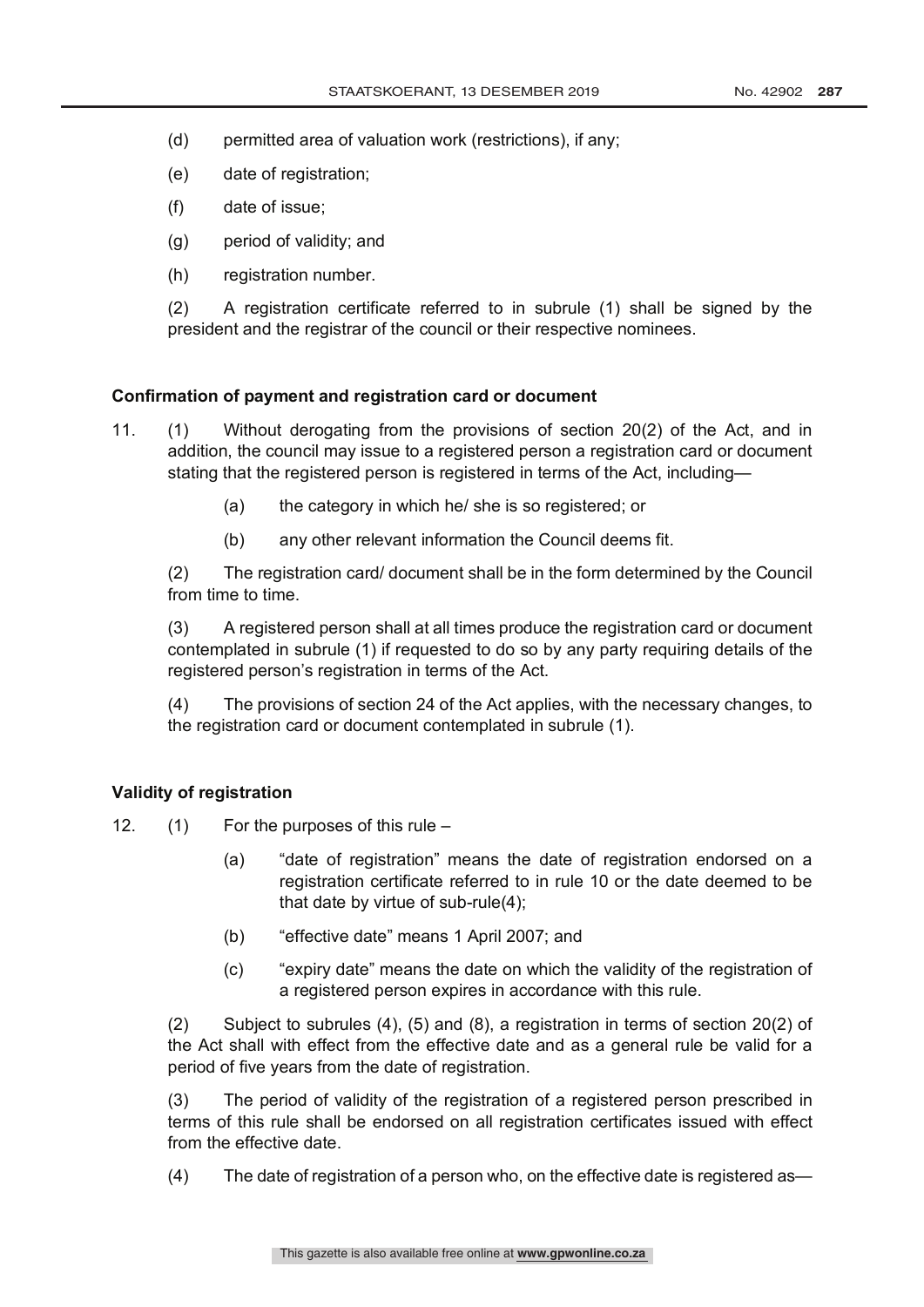- (a) a professional;
- (b) a single residential property assessor; or
- (c) candidate single residential property assessor,

shall, for the purposes of subrule (1), be deemed to be that of the effective date.

- (5) The period of validity of the registration of—
	- (a) a professional or a registered single residential property assessor may, on the expiry date, be extended for a further period not exceeding five years, if the council is satisfied that the registered person concerned complies with the applicable conditions relating to and the nature and extent of continuing education and training determined by the council under section 13(k) of the Act.
	- (b) a candidate valuer may, on the expiry date of his or her registration referred to in subrule (4), be extended for a further period determined by the council—
		- (i) if the council is convinced that circumstances beyond the control of the candidate valuer prevented him/ her from obtaining a recognized academic qualification or from complying with at least the other requirements for registration as a professional person; or
		- (ii) if the registration of the candidate valuer as a professional is pending and under consideration by the council or that the candidate valuer is about to apply for that registration; and
	- (c) a candidate single residential property assessor may, on the expiry date, under the circumstances referred to in paragraph (b), with the necessary changes, be extended for a further period not exceeding one year.
- (6) When the council extends the period of registration of a registered person in accordance with sub-rule (5), the council—
	- (a) may determine conditions applicable to the extension; and
	- (b) must convey the determination to the registered person in writing.
- (7) An application for an extension of the period of validity of a registration shall be made in writing and be accompanied by—
	- (a) any charge determined by the council under section 12 of the Act;
	- (b) any certificate in possession of the applicant; and
	- (c) any information or document required by the council.
- (8) If the council refuses to extend the period of validity of the registration of a registered person the registered person may, after a period of one year from the date of the refusal, apply for registration in accordance with section 20(2)(a) or (b), as the case may be, of the Act.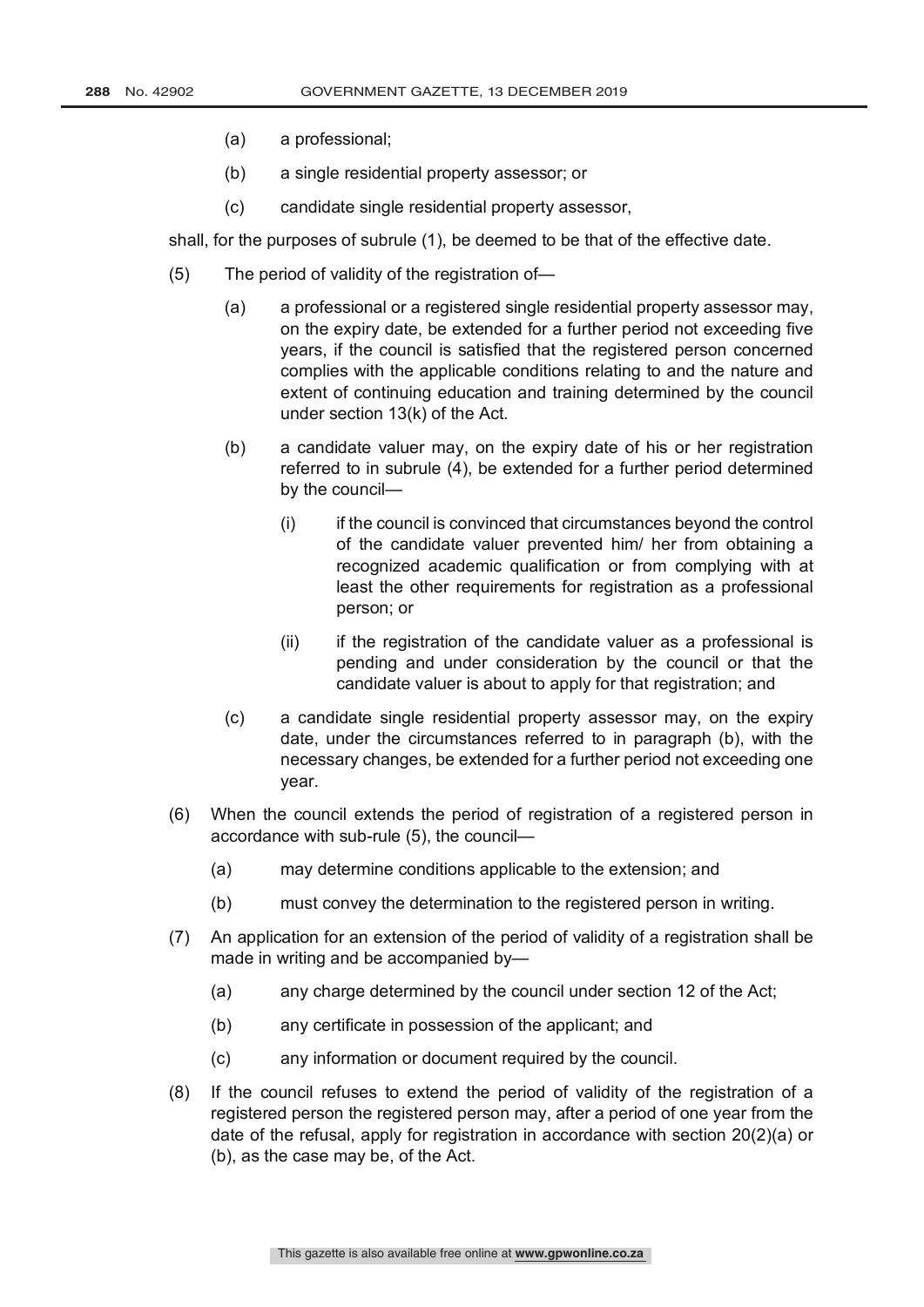# **Renewal of registration**

- 13. Notwithstanding anything to the contrary contained in the RPVP, a person who was previously registered and whose registration-
	- (i) was cancelled at his/ her request;
	- (ii) was cancelled in terms of section 21(1) (a) (iii) of the Act; or
	- (iii) was suspended or cancelled in terms of section 33(3) (a) of the Act,

shall not for a period of one year from the date of the renewal of his/ her registration be eligible to write any of the admission examinations referred to in item 2 of Annexure C.1, item 2 of Annexure C.2 or item 2 of Annexure C.3 of the Rules as the case may be.

# **Granting of continuous education and training (CET) hours**

14. (1) With effect from 1 April 2020 the council shall only allocate CET points to a registered person who has attained such points from and accredited service provider contemplated in subrule (2);

(2) A service provider wishing to be accredited by the council to offer continuous education and training in property valuation, shall apply to the council to be so accredited; and

- (3) The application contemplated in subrule (2); shall—
	- (i) be in writing on the letterhead of the service provider;
	- (ii) be signed by a person having the authority to do so.

## **Abbreviations and acronyms**

- 15. A registered person may use the following abbreviations or acronyms for the following titles, respectively:
	- (a) professional valuer: Pr Val;
	- (b) professional associated valuer: Pr Assoc Val;
	- (c) candidate valuer: Ca Val;
	- (d) single residential property assessor: SRPA; or
	- (e) candidate single residential property assessor: CSRPA.

## **PART VII**

## **Candidates and valuations**

## **Candidates prohibited from canvassing valuation work**

16. (1) A candidate in any category of registration must at all times and circumstances comply with section 19(3) of the Act, read with item 8 of Annexure C.1 or item 8 of Annexure C.2, as the case may be, which provides clearly that he/ she may perform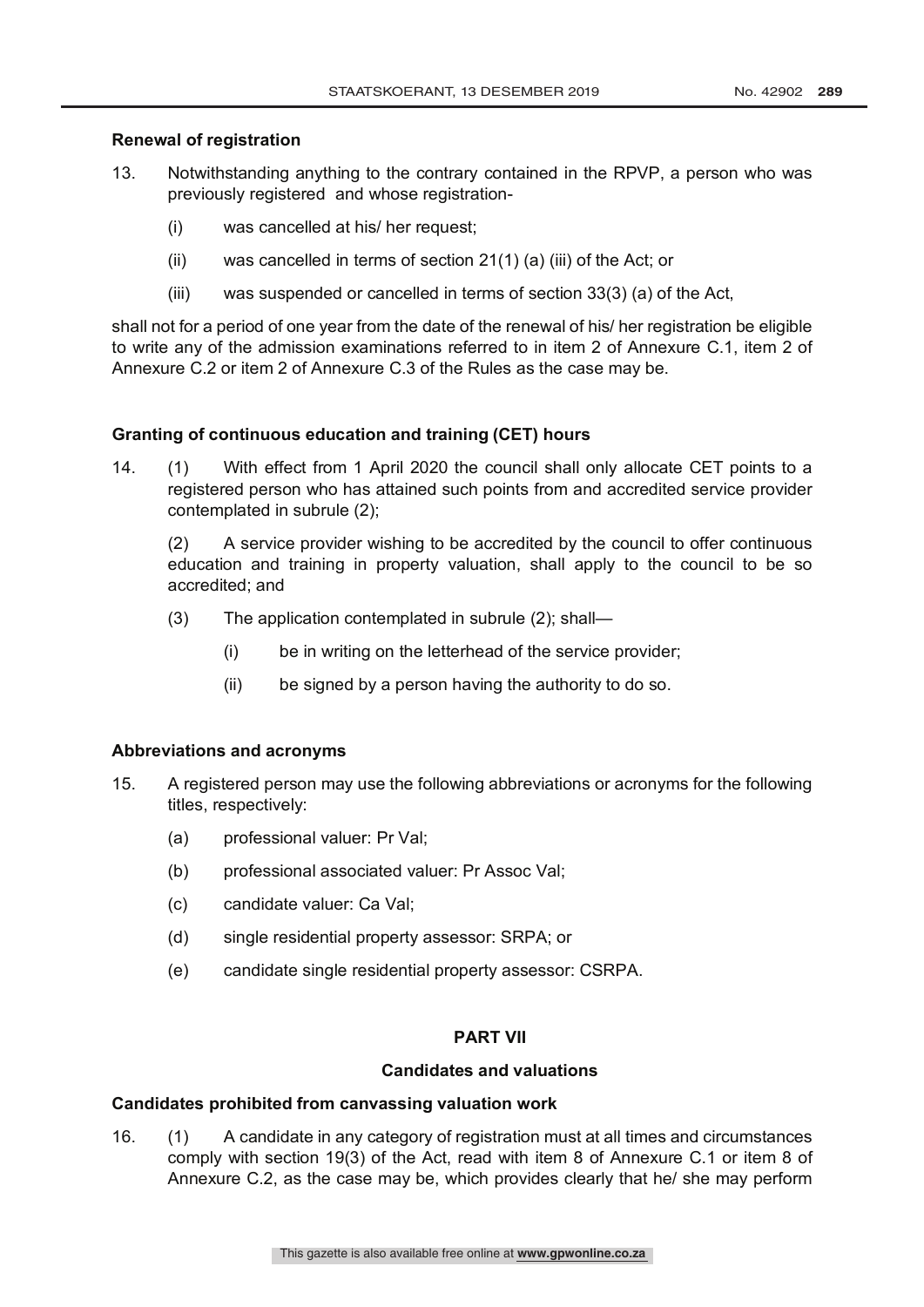work in the property valuers profession only under the supervision and control of a professional ("the supervisor or mentor") and, consequently, that he/ she or any person or body for or on his/ her behalf-

- (a) shall not canvass or solicit valuation work or publish his/ her services in his/ her capacity as a candidate;
- (b) shall accept an instruction or request to assist in the performance of a property valuation only from his /her supervisor or mentor or another professional ("the instructing professional"), which instruction or request shall—
	- (i) be in writing, stating the name, registration category and postal address of the instructing professional;
	- (ii) contain the name of the person requiring the property valuation ("the client"), the registration particulars and description of the property to be valued, the type of registration particulars and description of the property to be valued; type of property; the purpose of the valuation; and the work to be performed by the candidate; and
	- (iii) form part of the resulting valuation report.
- (c) shall, if requested by any person or body ("the client") to perform property valuation work, refer the client or the request to an instructing professional;
- (d) except where a candidate is in fact also the client he/ she shall not, directly or indirectly, instruct a professional to perform property valuation work for a client.
- (2) A professional shall not, directly or indirectly, take instructions from a candidate, or any person other than a client or his/ her duly appointed agent, to perform property valuation work for that client.
- (3) The statement of account for services rendered in respect of property valuation work performed as a result of an instruction or request referred to in sub-rule (1)(b), shall be issued by and in the name of the instructing professional or his/ her practice, and payment thereof shall be made only to him/ her or the practice, as the case may be.

# **PART VIII**

## **Valuation reports**

#### **International valuation standards**

17. Without derogating from any rule or item contained in the RPVP, the Code of Conduct for Registered Persons or any other determination or resolution made or adopted by the council with regard to property valuation reports, for a valuation report to comply with the International Valuation Standards—

- (1) The purpose of the valuation, the complexity of the asset being valued and the users' requirements will determine the level of detail appropriate to the valuation report.
- (2) Compliance with this standard does not require a particular form or format of report, however, the report must be sufficient to communicate to the intended users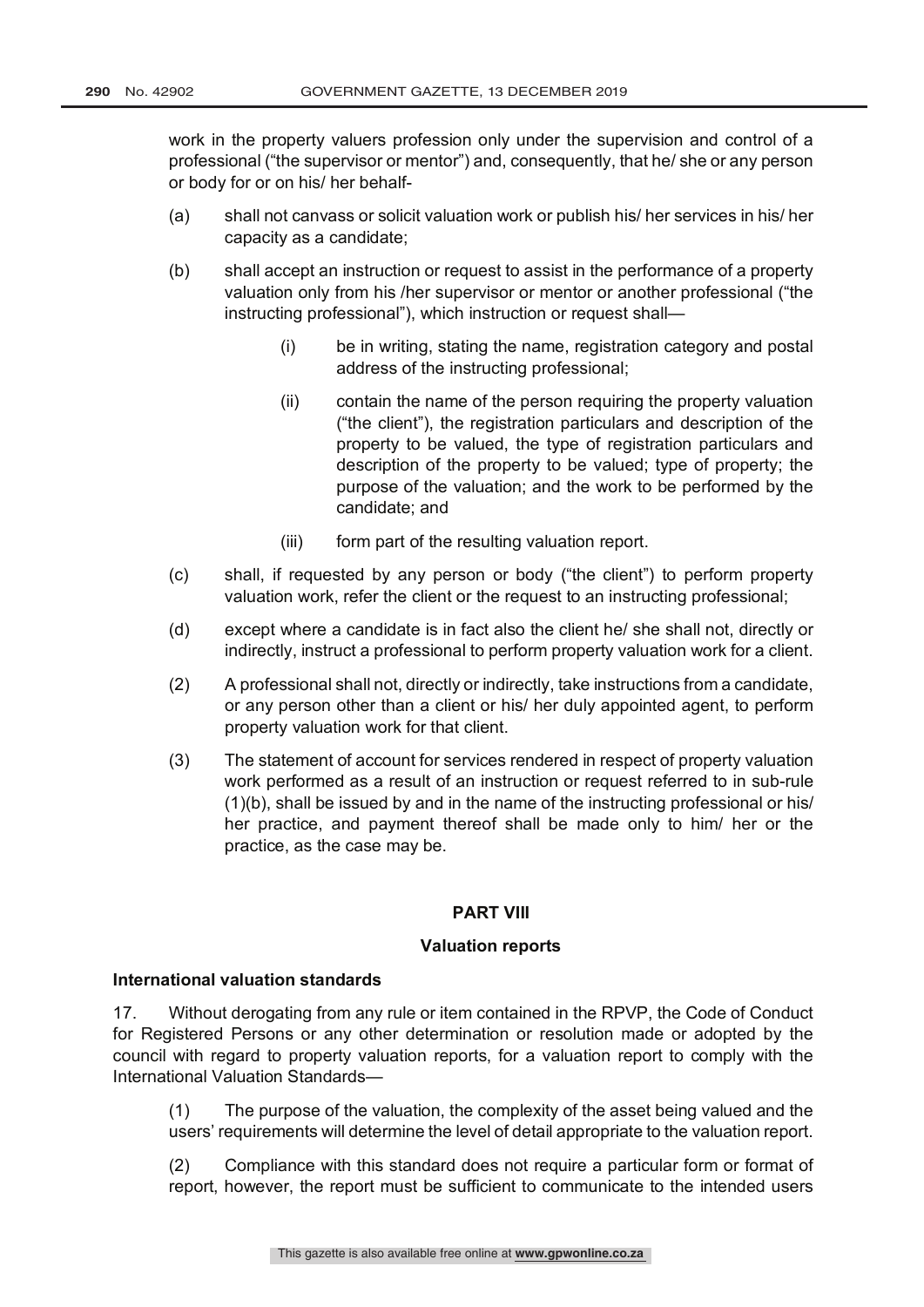the scope of the valuation assignment, the work performed and the conclusion reached.

(3) The report should also be sufficient for an appropriately experienced valuation professional with no prior involvement with the valuation engagement to review the report and understand it.

- (4) The report must convey at the minimum—
	- (a) the scope of work performed;
	- (b) the intended use of the report;
	- (c) the approach or approaches adopted;
	- (d) the method or methods applied;
	- (e) the key inputs and considerations;
	- (f) the assumptions made;

(g) the conclusion(s) of value and principal reasons for the conclusions reached; and

(h) the date of the report (which may differ from the date of valuation).

## **PART IX**

#### **Voluntary associations**

#### **Renewal of recognition**

- 18. An application by a voluntary association for renewal of its recognition as a voluntary association in terms of section 26(7) of the Act shall—
	- (a) be in writing on the letterhead of the voluntary association;
	- (b) be signed by the president of the voluntary association or his/ her nominee;
	- (c) state
		- (i) that the voluntary association complies with the requirements determined by the council in terms of section 15(d) of the Act; and
		- (ii) that it will at all times comply with the said requirements; and
	- (d) be accompanied by—
		- (i) the current constitution of the voluntary association;
		- (ii) a list containing the names and postal and e-mail addresses of the committee and its office-bearers; and
	- (e) a list of the voluntary association's members and the category of membership of each member.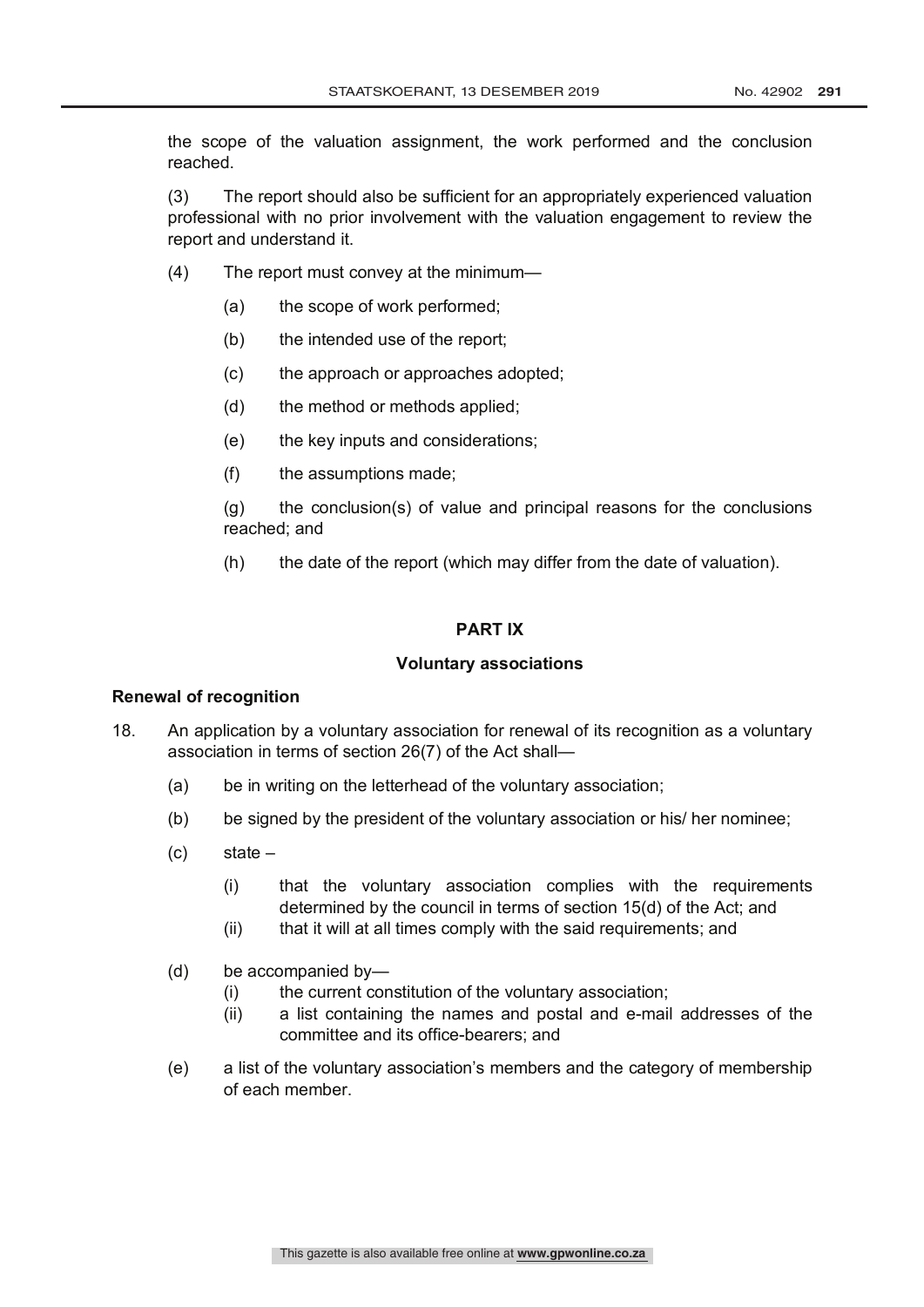# **PART X**

## **General**

#### **Transitional provision**

19. Any act performed, notice given, decision taken, exemption or permission granted in terms of the Rules for the Property Valuers Profession, 2008, as amended, remains valid and is deemed to be performed, given, taken or granted in terms of the corresponding provision of the RPVP until repealed.

## **Repeal of Rules**

20. The Rules set out in the Schedule hereinafter are hereby repealed.

## **Short title and commencement**

21. These Rules shall be called the Rules for the Property Valuers Profession, 2020, and shall commence on 1 January 2020.

## **SCHEDULE**

|                                | (Rule 20)           |                         |
|--------------------------------|---------------------|-------------------------|
| <b>Short Title</b>             | Board Notice ("BN") | <b>Extent of Repeal</b> |
| The Rules for the Property     | BN 119 of 2008      | The whole               |
| Valuers Profession, 2008       |                     |                         |
| Rules, First Amendment         | BN 45 of 2012       | The whole               |
| <b>Rules, Second Amendment</b> | BN 79 of 2013       | The whole               |
| <b>Rules, Third Amendment</b>  | BN 135 of 2013      | The whole               |
| Rules, Fourth Amendment        | BN 235 of 2013      | The whole               |
| Rules, Fifth Amendment         | BN 70 of 2014       | The whole               |
| <b>Rules, Sixth Amendment</b>  | BN 162 of 2016      | The whole               |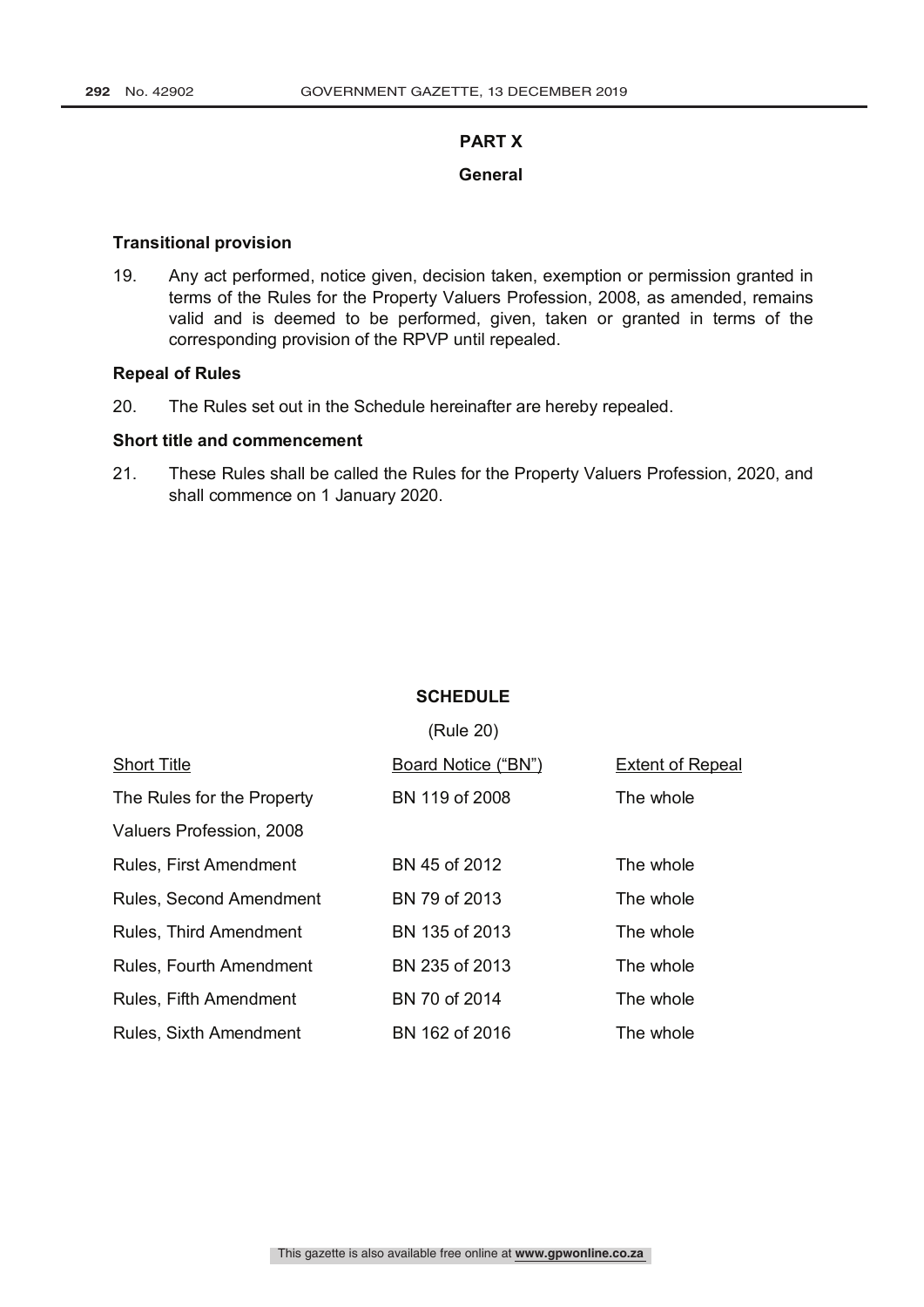## **ANNEXURE A**

#### **Registrar's performance agreement**

The Registrar commits himself/ herself to the following:

- (a) Assisting and supporting the council in performing the duties and exercising its powers in terms of the Act;
- (b) as accounting officer, to effectively manage the Council's budget and financial affairs;
- (c) managing the council's office effectively by ensuring that the maximum potential of each employee is utilised properly in an environment in which the employees work and communicate harmoniously, productively, and are given opportunities to display initiative and develop their skills; and
- (d) liaising, co-operating and working with the private and public sectors, other interested persons and bodies, registered persons and members of the public, for the enhancement of the property valuers' profession.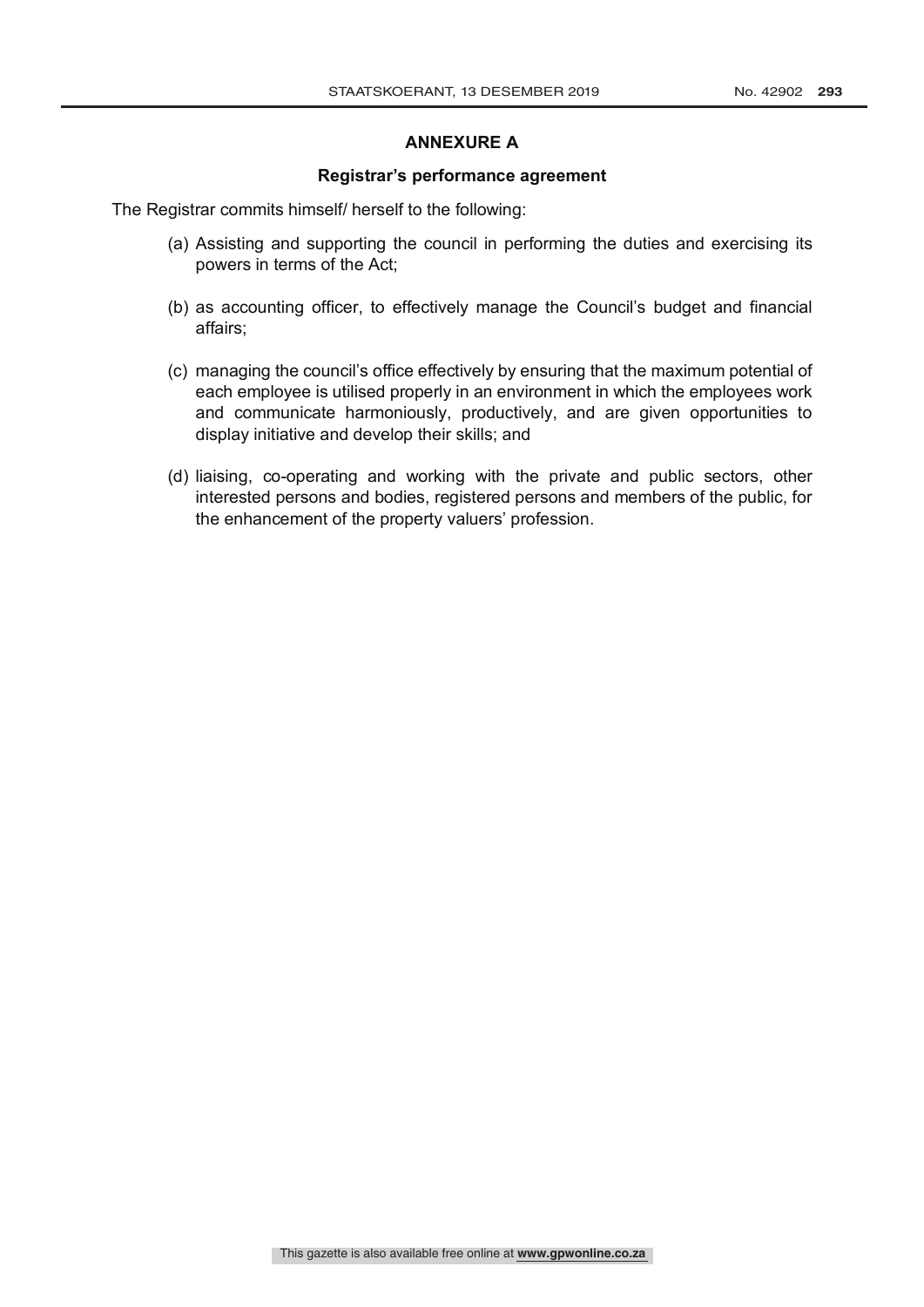# **ANNEXURE B**

# **Assessment of experience in property valuation**

| Weights for different types of properties valued for different purposes of property valuation |    |               |           |                                               |             |                              |                                       |                                                                                                   |                         |  |
|-----------------------------------------------------------------------------------------------|----|---------------|-----------|-----------------------------------------------|-------------|------------------------------|---------------------------------------|---------------------------------------------------------------------------------------------------|-------------------------|--|
|                                                                                               |    | Expropriation | Insurance | య<br>Investments &<br>Financial<br>statements | Land reform | Mortgage bonds<br>& Security | Municipal<br>Rating and<br>Endowments | Ф<br>rchase, Sale<br>states and<br>Municipal<br><b>Objections</b><br>) urchase,<br>Estates a<br>≏ | determination<br>Rental |  |
|                                                                                               |    | 01            | 02        | 03                                            | 04          | 05                           | 06                                    | 07                                                                                                | 08                      |  |
| Single residential land                                                                       | 01 | 12            | 0         | 8                                             | 8           | 3                            | 1                                     | 5                                                                                                 | 4                       |  |
| General residential land (flats)                                                              | 02 | 180           | 0         | 120                                           | 120         | 45                           | 15                                    | 75                                                                                                | 60                      |  |
| Single dwellings                                                                              | 03 | 60            | 5         | 40                                            | 40          | 15                           | 5                                     | 25                                                                                                | 20                      |  |
| Blocks of flats                                                                               | 04 | 300           | 20        | 200                                           | 200         | 75                           | 25                                    | 125                                                                                               | 100                     |  |
| Individual single residential units<br>(sectional title & share block)                        | 05 | 60            | 5         | 40                                            | 40          | 15                           | 5                                     | 25                                                                                                | 20                      |  |
| Sectional title schemes<br>& share block schemes                                              | 06 | 360           | 20        | 240                                           | 240         | 90                           | 30                                    | 150                                                                                               | 120                     |  |
| Timeshare schemes                                                                             | 07 | 480           | 20        | 320                                           | 320         | 120                          | 40                                    | 200                                                                                               | 160                     |  |
| Leasehold                                                                                     | 08 | 420           | 20        | 280                                           | 280         | 105                          | 35                                    | 175                                                                                               | 140                     |  |
| Commercial & Office land                                                                      | 09 | 240           | 0         | 160                                           | 160         | 60                           | 20                                    | 100                                                                                               | 80                      |  |
| Commercial & Office buildings                                                                 | 10 | 420           | 20        | 280                                           | 280         | 105                          | 35                                    | 175                                                                                               | 140                     |  |
| Industrial land                                                                               | 11 | 120           | 0         | 80                                            | 80          | 30                           | 10                                    | 50                                                                                                | 40                      |  |
| Industrial buildings                                                                          | 12 | 360           | 20        | 240                                           | 240         | 90                           | 30                                    | 15k0                                                                                              | 120                     |  |
| Potential township land                                                                       | 13 | 360           | 0         | 240                                           | 240         | 90                           | 30                                    | 150                                                                                               | 120                     |  |
| Partially developed townships                                                                 | 14 | 600           | 0         | 400                                           | 400         | 150                          | 50                                    | 250                                                                                               | 200                     |  |
| Small holdings (Agricultural,<br>Commercial, Industrial and<br>Residential)                   | 15 | 120           | 5         | 80                                            | 80          | 30                           | 10                                    | 50                                                                                                | 40                      |  |
| Servitudes                                                                                    | 16 | 360           | 0         | 240                                           | 240         | $\pmb{0}$                    | 30                                    | 150                                                                                               | 120                     |  |
| Land on which mines are situated                                                              | 17 | 420           | 20        | 280                                           | 280         | 105                          | 35                                    | 175                                                                                               | 140                     |  |
| Farms (including forest land)                                                                 | 18 | 420           | 10        | 280                                           | 280         | 105                          | 35                                    | 175                                                                                               | 140                     |  |
| Special type properties                                                                       | 19 | 420           | 20        | 280                                           | 280         | 105                          | 35                                    | 175                                                                                               | 140                     |  |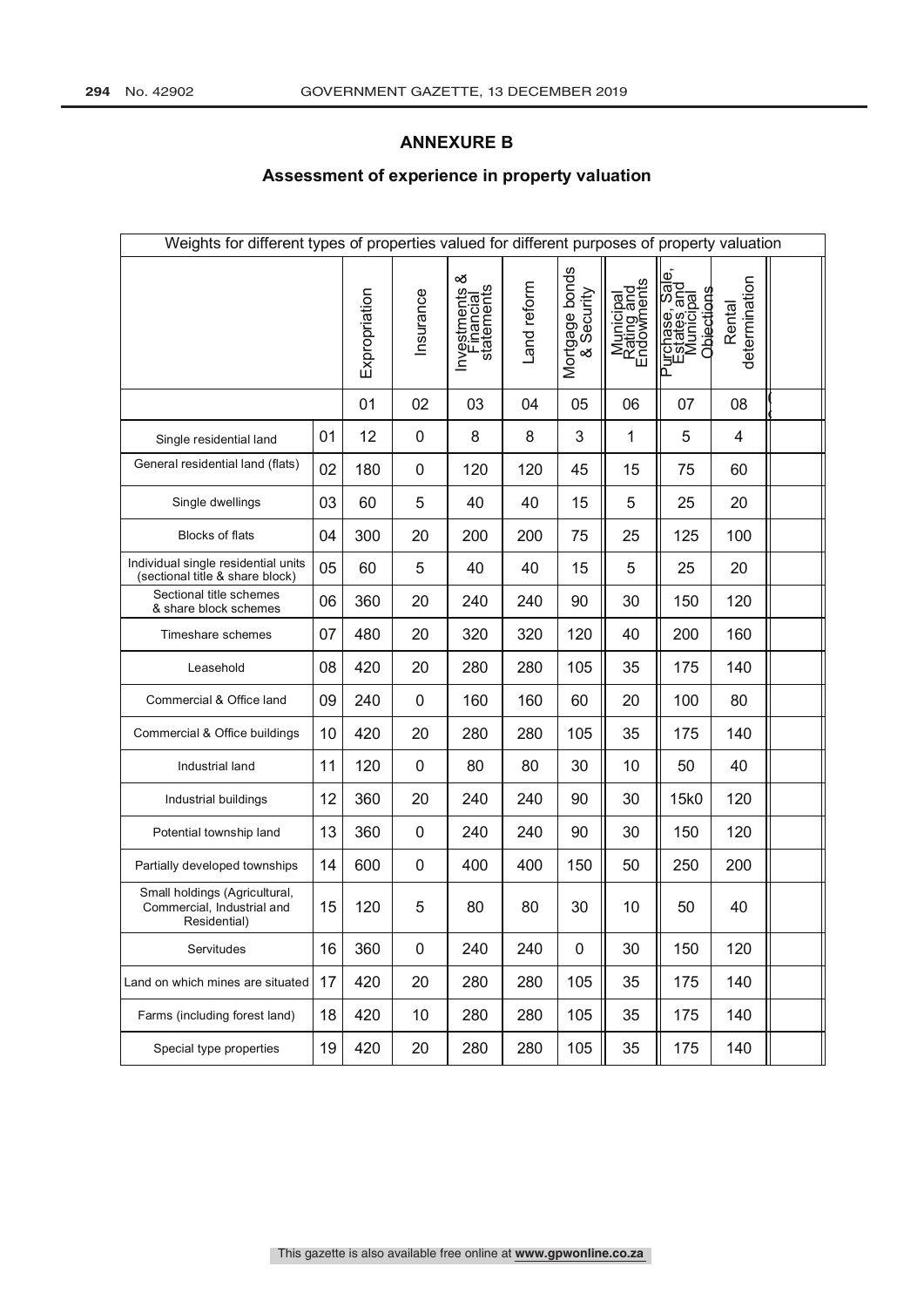# **ANNEXURE C.1**

# **Further specific requirements: Professional valuer, professional associated valuer and candidate valuer**

#### **Academic requirements and prior learning**

- 1. (1) For the purposes of this item "relevant prior learning in property valuation" means the practical process or assessment by or on behalf of the council of what a person applying for registration as a candidate valuer knows and can do and may lead to the recognition of (practical) knowledge and skills, regardless of how it has been required, and includes, but not limited to—
	- (a) confirmed workplace experience and aptitude;
	- (b) oral questioning;
	- (c) oral or written examinations;
	- (d) assignments;
	- (e) essays;
	- (f) workshops and workschools; or
	- (g) any other technique, tool or assessment method the council may determine from time to time so as to assess the candidate's competency and suitability for registration.
	- (2) A person wishing to be registered in terms of this Annexure shall submit written proof—
		- (a) in the case of a candidate valuer that, he/ she—
			- (i) is enrolled for an academic qualification recognized by the council; or
			- (ii) has the relevant prior learning in property valuation contemplated in section 20(2) (b) (iii) of the Act; and
		- (b) in the case of a professional, that he/ she is in possession of an academic qualification recognized by the council.
	- (3) A person wishing to invoke or rely on the provisions of section  $20(2)(b)(iii)$  of the Act, shall comply with the determinations made by the council from time to time in respect of relevant prior learning in property valuation, which must be satisfied by him/ her.
	- (4) Notwithstanding anything contained in the RPVP with regard to section 20(2) (a) (ii) of the Act, a registered person wishing to be registered as a professional valuer, must with effect from 1 October 2020 or such further period as the council may determine in general or in a particular case, be in possession of the following academic qualifications recognised by the council—
		- (a) a four year degree in property valuation recognized by the council; or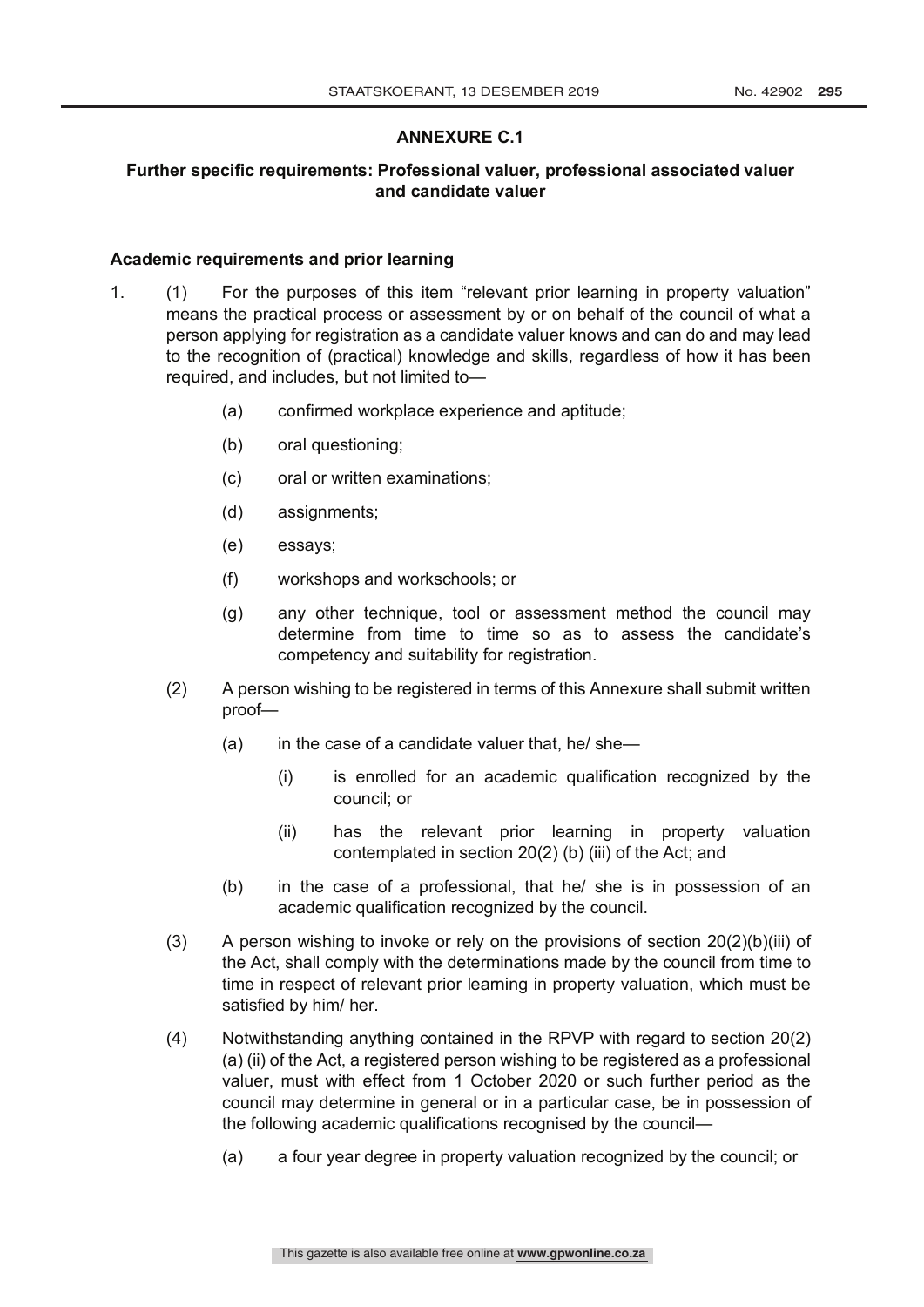- (b) another relevant or equivalent degree recognized by the council together with a (national) diploma in real estate recognized by the council.
- (5) (a) A professional associated valuer who, on 30 September 2020, is not in possession of a qualification referred to or contemplated in subitem (4), but wishing to sit for the admission examination referred to in item 2(1) must, within a period of five years from 1 October 2020,or a further period as the council may determine in general or in particular, attend, complete and pass a course, programme or advanced diploma from an educational institution offering an accredited property valuation programme in order to attain the following competencies—
	- (i) advanced property valuation
	- (ii) property investment analysis and
	- (iii) property market analysis.
- (b) The council may, pending the commencement of the requirements referred to in paragraph (a), exempt the professional associated valuer concerned from complying with the time limits or minimum periods referred to in the condition to rule 13 or item 2(2)(b).

#### **Admission examinations**

- 2. (1) Subject to subitem (2), the following examinations are hereby prescribed as a test of practical competence, proficiency and experience in property valuation—
	- (a) for a professional valuer, the admission examination for professional valuers; or
	- (b) for a professional associated valuer, the admission examination for professional associated valuers.
	- (2) The following minimum periods of registration apply to a registered person wishing to be admitted to an examination referred to in sub-item (1)-
		- (a) three years from the date of his/ her registration if he/ she was registered without a prescribed or recognized academic examination or qualification; or
		- (b) two years from the date of his/ her registration or re-registration if he/ she was registered with a prescribed or recognized academic examination or qualification.
	- (3) A failure to comply with any instruction or condition governing or regulating any examination in terms or contemplated in the RPVP, constitutes improper conduct.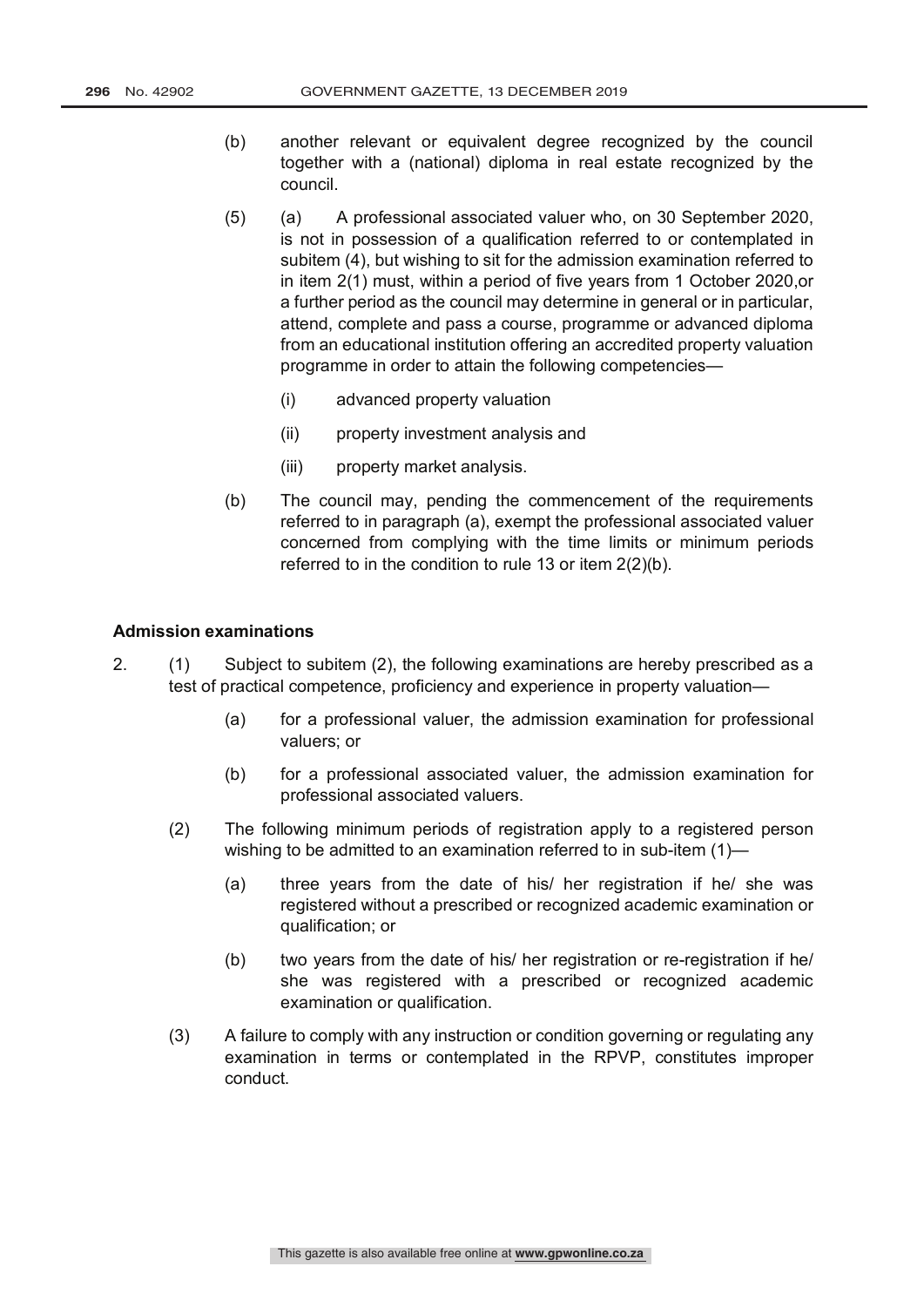# **Required practical experience**

- 3. The practical experience in property valuation contemplated in section 20(2) (a) (iii) of the Act in respect of a person applying for registration as a professional is as follows, that the applicant concerned—
	- (a) has attended a practice orientated workschool administered by the council or its nominee, and where appropriate and deemed necessary by the council, and passed the examination conducted at the end thereof; and
	- (b) has gained practical experience of work in property valuation in the Republic of the scope, variety, nature and standard set out in this Annexure; and
	- (c) has passed either a practical examination approved by the council or the admission examination referred to in sub-item (1) (a) or (b), as the case may be.

# **Required scope, variety, nature and standard of practical experience**

- 4. It is the responsibility of a candidate valuer and his/ her supervisor, recorded and confirmed as such in terms of item 8 to ensure that the candidate valuer gains a sufficient scope, variety, nature and standard of practical experience of work in property valuation by having him/ her exposed to as many of the following as possible:
	- (a) Purposes of property valuation
		- (i) expropriation;
		- (ii) insurance:
		- (iii) investment and financial statements;
		- (iv) land reform (restitution, development, tenure and redistribution);
		- (v) mortgage bonds and security;
		- (vi) municipal rating (mass valuations) and endowments;
		- (vii) purchase, sale, estate and municipal objection; and
		- (viii) rental determination.
	- (b) Types of properties
		- (i) business property cluster, comprising—
			- (aa) blocks of flats;
			- (bb) commercial and office land;
			- (cc) commercial and office buildings;
			- (dd) industrial buildings;
			- (ee) industrial land;
			- (ff) general residential land (flats);
			- (gg) leaseholds;
			- (hh) partially developed townships;
			- (ii) potential township land;
			- (jj) sectional title schemes and share block schemes;
			- (kk) small holdings (commercial and industrial uses); and
			- (ll) timeshare scheme;
			- (mm) servitudes;
		- (ii) farms or agricultural property cluster, comprising—
			- (aa) farms (including forests);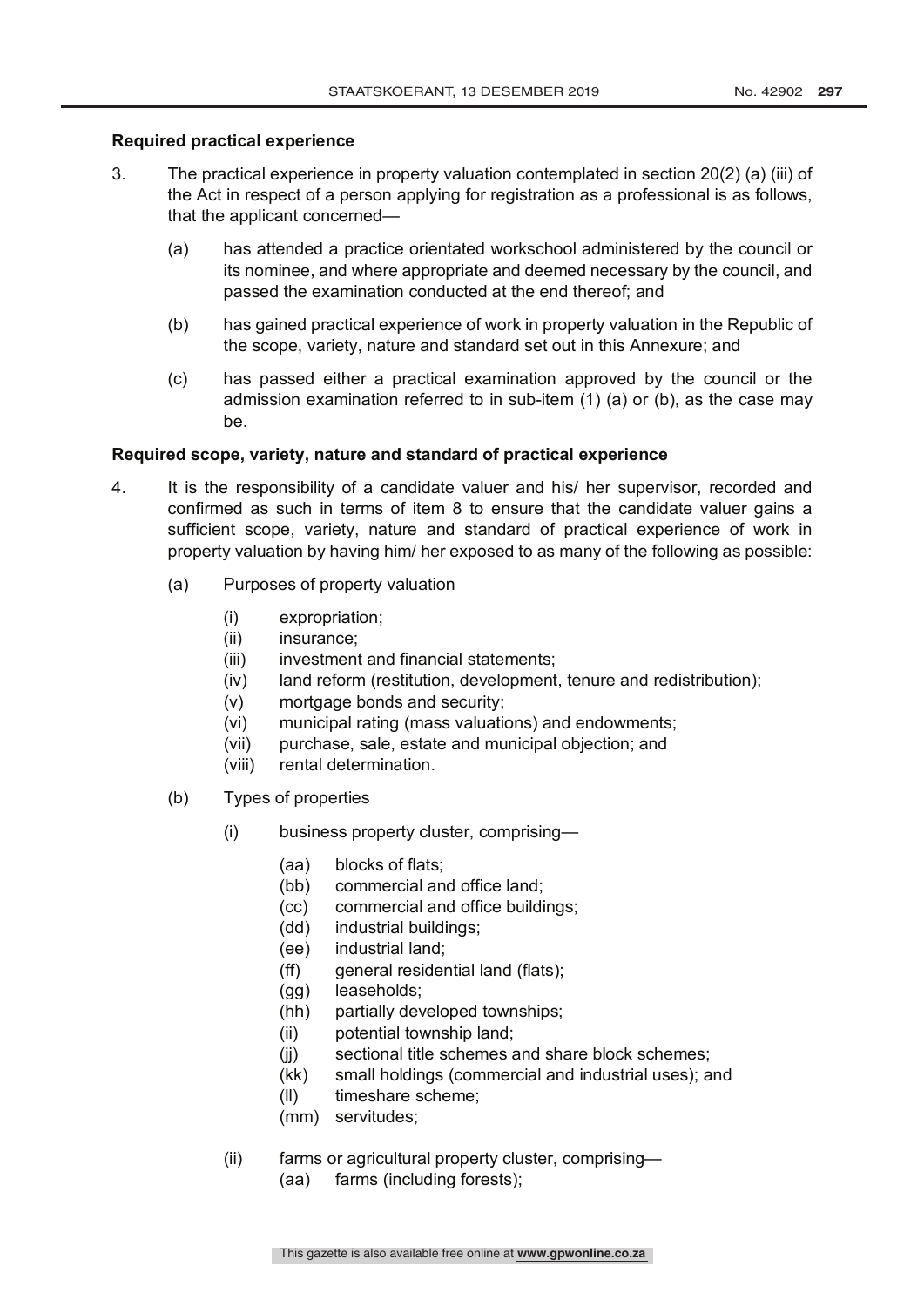- (bb) agricultural small holdings;
- (cc) land on which mines are situate; and
- (dd) servitudes;
- (iii) single residential property cluster, comprising—
	- (aa) individual single residential sectional title units;
	- (bb) single dwellings;
	- (cc) single residential land (including land for special type properties); and
	- (dd) small holdings/ plots; (residential use);
	- (ee) servitudes; and
- (iv) special type or miscellaneous property cluster, such as museums, public schools, public health facilities and any other properties of a specific or special nature.

## **Assessment of practical experience**

5. (1) To assess, for the purposes of section 20(2)(a)(iii) of the Act, the practical experience of work in property valuation of an applicant applying in terms of section 20 of the Act in the category of professional valuer or professional associated valuer, the relative weights set out in Annexure B in valuations so listed, shall be applied to the number of property valuations provided and substantiated by the applicant in his/ her application form submitted by him/ her, and shall be processed to determine a total weight, which, together with the various types of properties valued by the applicant for different purposes of property valuations shall form the basis of the assessment.

(2) In the assessment process referred to in subitem (1), the number, to a maximum of 100, provided and substantiated by an applicant in each cell reflected in Annexure B, shall be multiplied by the relative weight concerned and the aggregate of the resulting calculations shall be divided by 100 to determine the final outcome.

## **Application of assessment outcome**

- 6. As a general norm, the minimum outcome reached in the assessment referred to in item 5, shall be —
	- (a) an assessed weighted score of 80 and three types of property valued for one purposes of property valuation, in the case of registration as a professional associated valuer (registered with restrictions or conditions) permitted to performing valuations for the following—
		- (i) single residential property cluster;
		- (ii) mortgage bond and security;
		- (iii) insurance; or
		- (iv) municipal rating and endowment;
	- (b) an assessed weighted score of 130 and four types of properties valued for three purposes of property valuation, in the case of registration as a professional associated valuer (registered with restrictions or conditions) permitted to performing more than one of the valuations referred to in item 4; and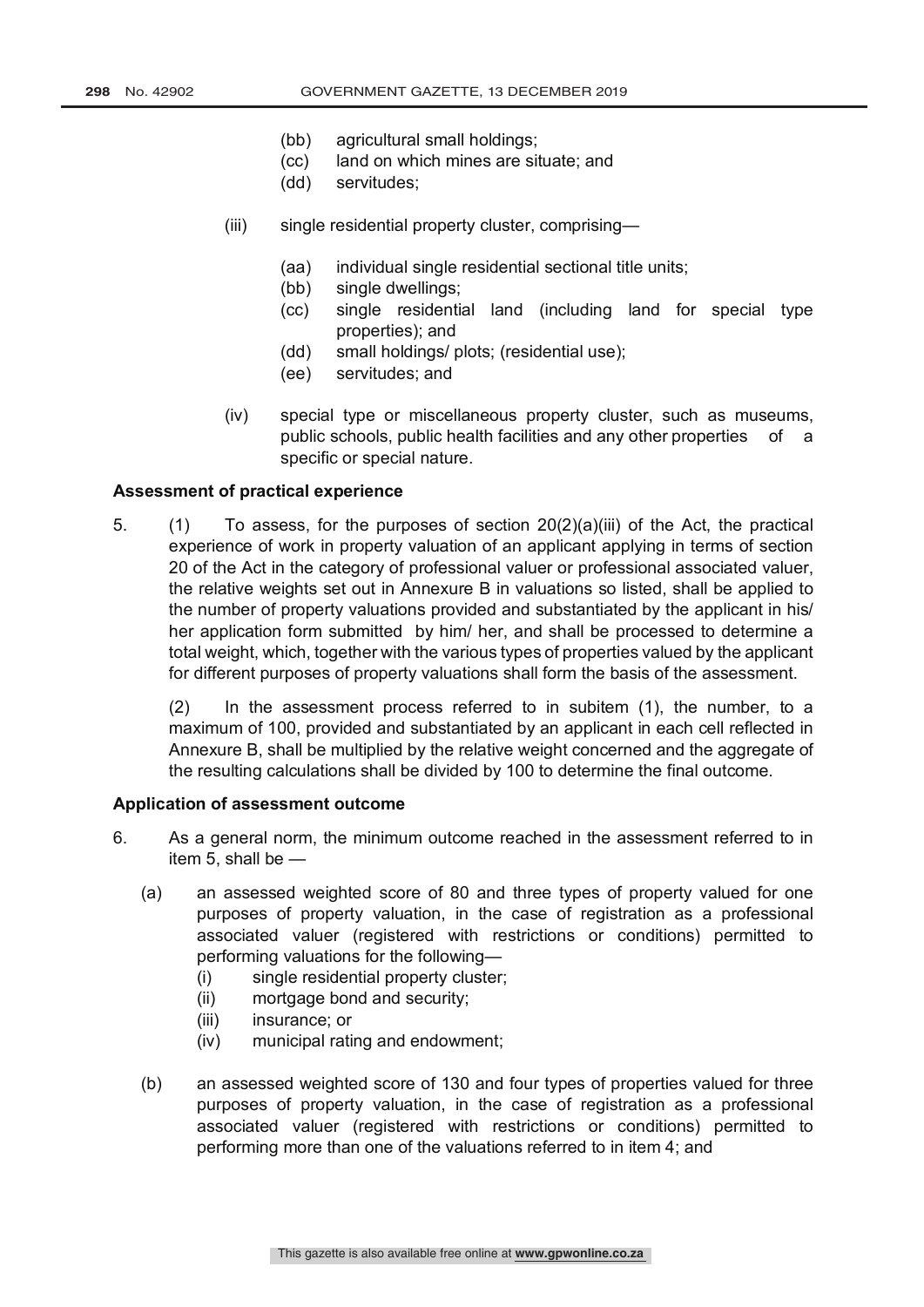(c) an assessed weighted score of 190 and nine types of properties valued for four purposes of property valuation, in the case of registration as a professional valuer.

## **Additional requirements**

- 7. Without derogating from the provisions of this Annexure, the council may, in order to be satisfied that a person applying for registration as a professional, and with due regard to his/ her application as a whole, require that that person-
	- (a) gain further practical experience of work in property valuation in general or in respect of any purpose of property valuation or type of property valuation referred to in paragraph (a) or (b) of item 4, including the time during which he/ she must gain such experience;
	- (b) perform a minimum of one property valuation assignment, consisting of the performance of any type of property referred to in paragraph (b) of item 4 including a fully motivated written valuation report or reports thereof, determined by the council;
	- (c) submit at least one certified copy of a property valuation report done by him/ her, as identified by the council;
	- (d) appear before the council for an interview regarding his/ her experience in property valuation work; or
	- (e) submit any information or document relevant to his/ her application, as identified by the council.

## **Supervision and control**

8. (1) For the purposes of this Annexure and with due regard to the provisions of rule 15, the professional under the supervision and control of whom a candidate valuer must perform his/ her work as provided for in section 19(3) of the Act, shall be a professional valuer, the supervisor or mentor, or professional associated valuer permitted to performing all types of property valuations for all purposes of valuation (previously termed "without restrictions") required by the candidate, recorded and confirmed as such by the council.

(2) The supervisor or mentor shall countersign all property valuation reports and other documentation relating to work in property valuation, prepared by the candidate valuer, as verification of the fact that the supervisor/ mentor has exercised the supervision and control contemplated by the said section 19(3) in respect of that work.

(3) Only work in property valuation done under supervision and control in accordance with subitem (1), shall be taken into account by the council for the purposes of the assessment referred to in item 5.

## **Removal of registration conditions**

9. A professional associated valuer registered with restrictions or conditions may not since 15 November 2016 by virtue of Annexure C.1 to the Rules for the Valuers Profession Act, 2008 (repealed), apply for the removal or lifting of the restrictions or conditions. He/ she may, if he/ she qualifies, sit for a professional valuer examination referred to in item 2, the passing of which shall then permit him or her to perform property valuations of all types and for all purposes.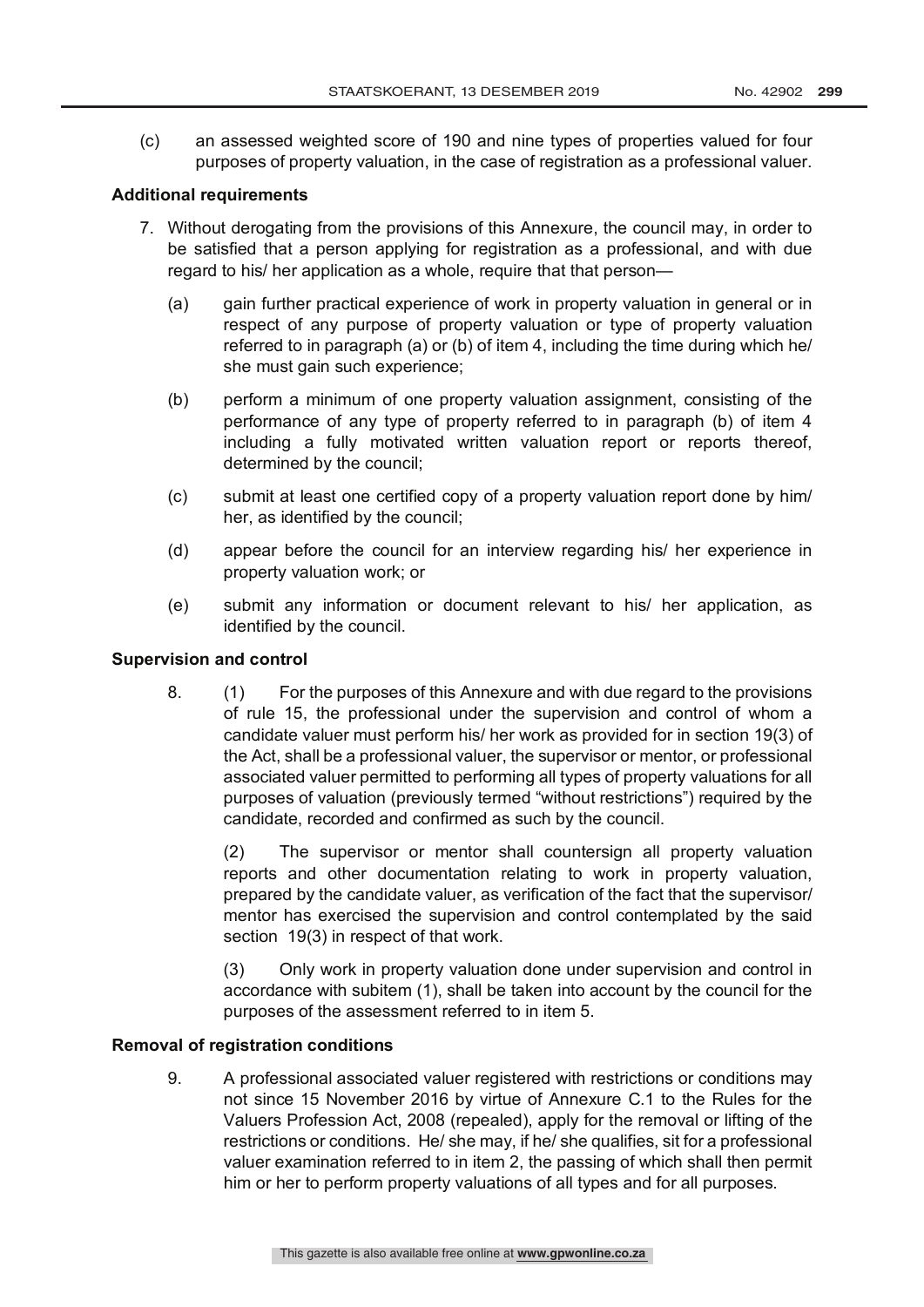#### **ANNEXURE C.2**

# **Specific requirements: single residential property assessor and candidate single residential property assessor**

#### **Academic requirements and prior learning**

- 1**.** (1) Without derogating from anything contained in the RPVP, and in addition, a person wishing to be registered in terms of this Annexure shall submit written proof—
	- (a) in the case of a candidate single residential property assessor, that he/ she—
		- (i) is enrolled for at least two of the following subjects of the (National) Diploma in Real Estate (Property Valuation), namely Property Valuation I; Property Economics and Finance I; Property Practice 1; Law of Property Valuation; and Principles of Property Law; or
		- (ii) has the relevant prior learning in property valuation (as defined in item 1(1) of Annexure C.1) contemplated in section 20(2)(b)(iii) of the Act; and
	- (b) in the case of a single residential property assessor, that he/ she is in possession of the five subjects referred to in paragraph (a)(i) or any other academic qualification recognized by the council;
	- (c) the names of the subjects mentioned in subparagraph (i) may be different according to the educational institution offering the valuation programme;
	- (d) the subject, Law on Property Valuation mentioned in sub-paragraph (i) may be combined with Property Valuation 1; and
	- (e) the provisions of subitem (3) of item 1 of Annexure C.1, shall apply with the necessary changes to a person referred to in paragraph (a) (ii) of item 1.
	- (2) The following minimum periods of registration apply to a person registered in terms of this Annexure wishing to be admitted to the examination referred to in paragraph (a) of subitem (1)—
		- (a) two years from the date of his/ her registration if he/ she was registered without the academic requirement referred to in paragraph (a) of subitem (1); and
		- (b) one years from the date of his/ her registration or re-registration if he/ she was registered with the academic requirement referred to in paragraph (a) of subitem (1); or
	- (3) subject in general to rule 12, the period of validity of the registration of a candidate single residential property assessor shall be valid for a period of five years from the date of registration.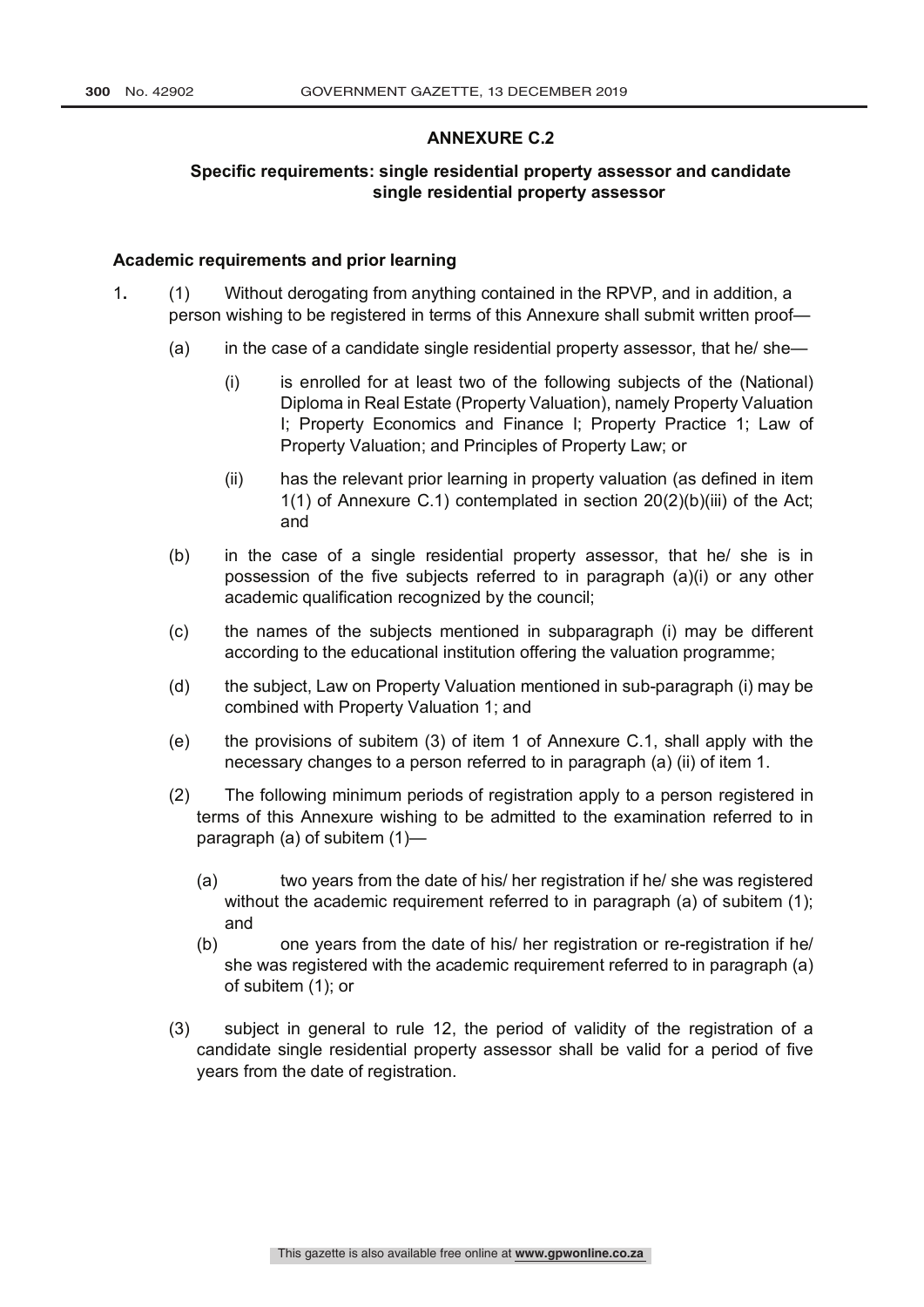## **Examinations and requirements**

2. The following examinations or requirements are hereby prescribed as a test of practical competence, proficiency and experience in property valuation.

- (a) the admission examination for single residential property assessors; and
- (b) written proof of completion of a practice orientated workschool administered by the council or its nominee; or
- (c) a property valuation assignment, consisting of the performance of a single residential property, including a fully motivated written valuation report determined by the council from time to time.

# **Required practical experience**

3. The practical experience in property valuation contemplated in section 20(2)9a)(iii) of the Act in respect of single residential property assessor is as follows, namely that the applicant concerned has gained practical experience of work in property valuation in the Republic of the scope, variety, nature and standard set out in item 4.

# **Required scope, variety, nature and standard of practical experience**

4. It is the responsibility of a candidate single residential property assessor and his/ her supervisor, approved in terms of item 8, to ensure that that candidate gains a sufficient scope, variety, nature and standard of practical experience of work in property valuation by having him/ her exposed to as many purposes of property valuation as is possible as set out in item 4(a) of Annexure C.1 and as many types of properties of the single residential property cluster referred to in paragraph (b) (iii) of item 4 of Annexure C.1.

## **Assessment of practical experience**

5. (1) To assess, for the purposes of section 20(2)(a)(iii) of the Act, the practical experience of work in property valuation of an applicant applying in terms of section 20 of the Act in the category of single residential property assessor, the relative weights set out in Annexure B in respect of the various types of single residential properties for the different purposes of property valuations listed in item 4 shall be applied to the numbers of property valuations provided and substantiated by the applicant in his/ her application form submitted by him/ her, and shall be processed to determine a total weight, which, together with the various types of single residential properties valued by the applicant for different purposes of property valuations shall form the basis of assessment.

(2) In the assessment process referred to in subitem (1), the number, to a maximum of 100, provided and substantiated by an applicant in each cell reflected in Annexure B, shall be multiplied by the relative weight concerned and the aggregate of the resulting calculations shall be divided by 100 to determine the final outcome.

## **Application of assessment outcome**

6. As a general norm, the minimum outcome reached in the assessment referred to in item 5, shall be aa assessed weighted score of 40 and one type of property valued for one purpose of property valuation.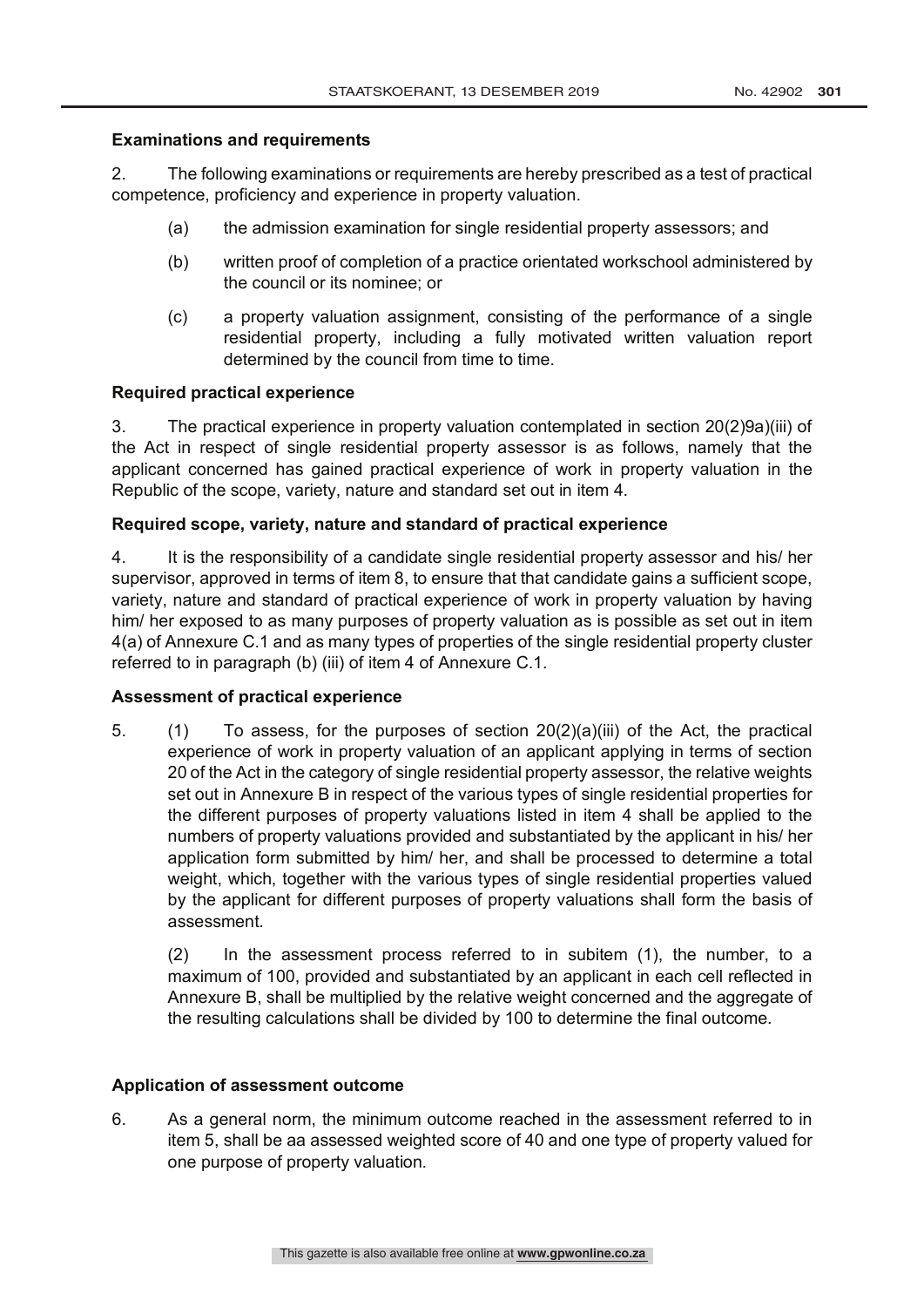## **Additional requirements**

- 7. Without derogating from the provisions of this Annexure, the council may, in order to be satisfied that a person applying for registration as a single residential property assessor, and with due regard to his/ her application as a whole, require that that person—
	- (a) gain further practical experience of work in the valuation of single residential properties, including the time during which he/ she must gain such experience;
	- (b) perform at least one property valuation assignment, other than the one contemplated in paragraph (c) of item 2, of a single residential property determined by the council, including a fully motivated written valuation report or reports thereof;
	- (c) submit at least one certified copy of a valuation report (other than the one contemplated in paragraph (c) of item 2, done by him/ her;
	- (d) appear before the council for a personal interview regarding his/ her experience in property valuation work; or
	- (e) submit any information or document relevant to his/ her application, as identified by the council.

## **Supervision and control**

8. (1) For the purposes of this Annexure and with due regard to the provision of rule (15), the professional under the supervision and control of whom a candidate single residential property assessor must perform his/ her work as provided for in section 19(3) of the Act, shall be a professional valuer or professional associated valuer or a single residential property assessor, recorded and confirmed as such by the council ("supervisor/ mentor").

(2) The supervisor or mentor shall countersign all property valuation reports and other documentation relating to work in property valuation, prepared by the candidate single residential property assessor, as verification of the fact that the supervisor/ mentor has exercised the supervision and control contemplated by the said section 19(3) in respect of that work.

(3) Only work in property valuation performed under supervision and control in accordance with subitem (1), shall be taken into account by the council for the purposes of the assessment referred to in item 5.

## **Restrictions and conditions**

9. (1) A person registered in the category of single residential property assessor or candidate single residential property assessor, shall be permitted to performing property valuation work in respect of only the single residential cluster referred to in paragraph (b)(iii) of item 4 of Annexure C.1.

(2) The provisions of subitem (1) shall not derogate from the council's powers under section 20(3) of the Act in respect of any applicant applying, in terms of section 20(1) of the Act, for registration in the category of single residential property assessor or candidate single residential property assessor.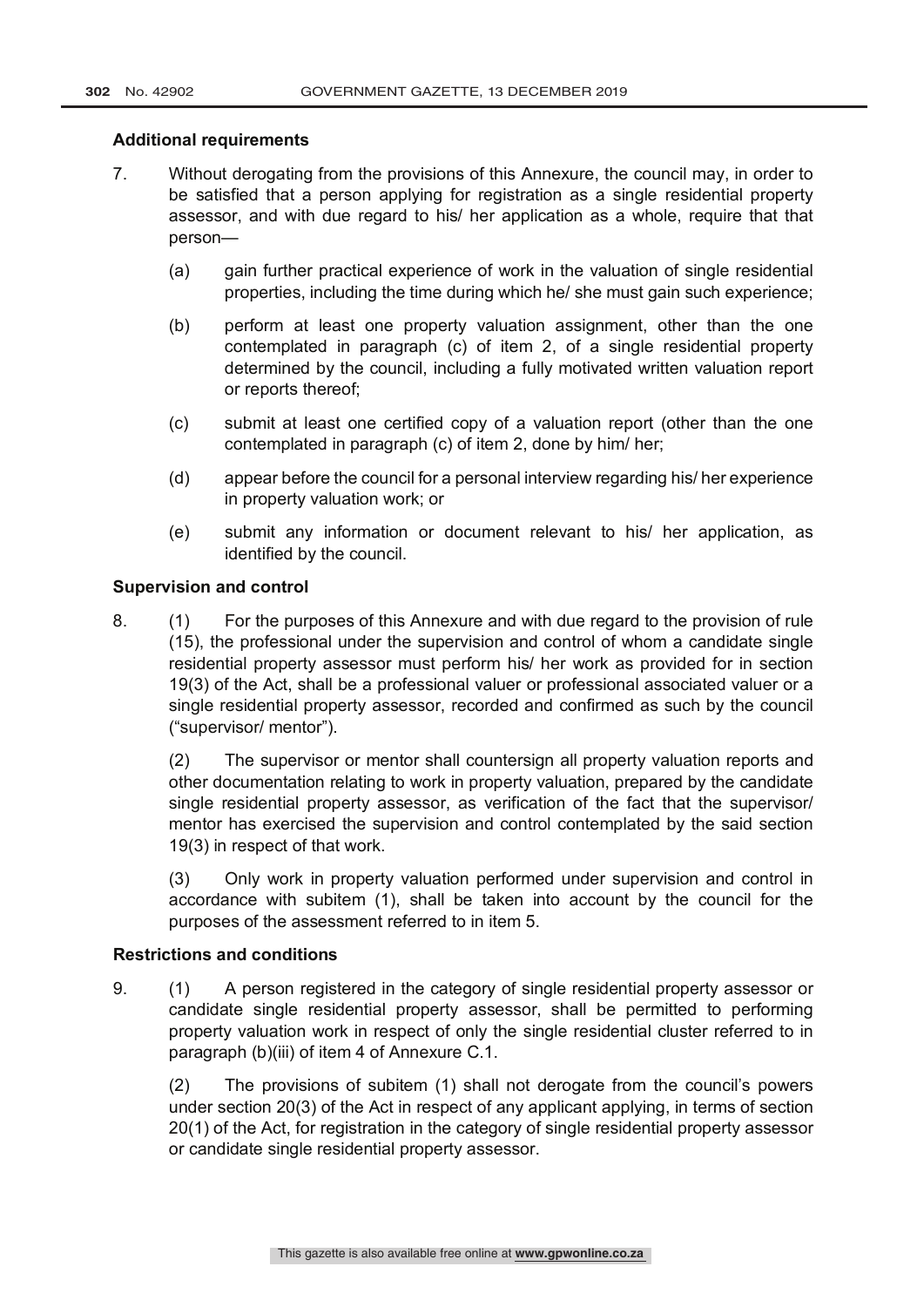## **Cancellation or variation of restrictions and conditions**

10. A person registered in terms of this Annexure who wishes the restrictions or conditions referred to in item 9 to be cancelled or varied, must comply with all the requirements applicable to the registration of a professional valuer, a professional associated valuer or a candidate valuer, as the case may be, including any other requirements prescribed or determined by the council from time to time.

# **ANNEXURE C.3**

#### **Specific requirements: Public sector professional associated valuers**

## **Definitions**

- 1. For the purposes of this Annexure "public sector official" includes-
	- (a) any person who is employed by any organ of state as defined in section 239 of the Constitution of the Republic of South Africa, 1996; or
	- (b) any person who lectures at any educational institution accredited by the council in terms of section 13 of the Act.

#### **Registration of public sector professional associated valuers**

- 2. (1) Subject to subitems (2) and (3), the council may register a public sector official as a public sector professional associated valuer if the official—
	- (a) is in possession of a recognised qualification in property valuation or built environment;
	- (b) assesses property valuation work;
	- (c) lectures in property valuation education programmes; or
	- (d) is deemed to be a person who performs services which fall within the scope of services referred to or contemplated in item 4 of Annexure C.1.
	- (2) The following examinations or requirements are hereby prescribed for purposes of section 20(2) (a) (iii) of the Act—
		- (a) the admission examination for professional associated valuer or for public sector professional associated valuer; and
		- (b) written proof of completion of a practice orientated workschool administrated by the council or its nominee.
	- (3) The council may require any public sector official wishing to be registered in terms of this Annexure to-
		- (a) perform a property valuation assignment of any type of property referred to in Annexure C.1 or C.2, including a fully motivated written valuation report thereof;
		- (b) submit a property valuation report done by him/ her, if any;
		- (c) submit full details of his/ her-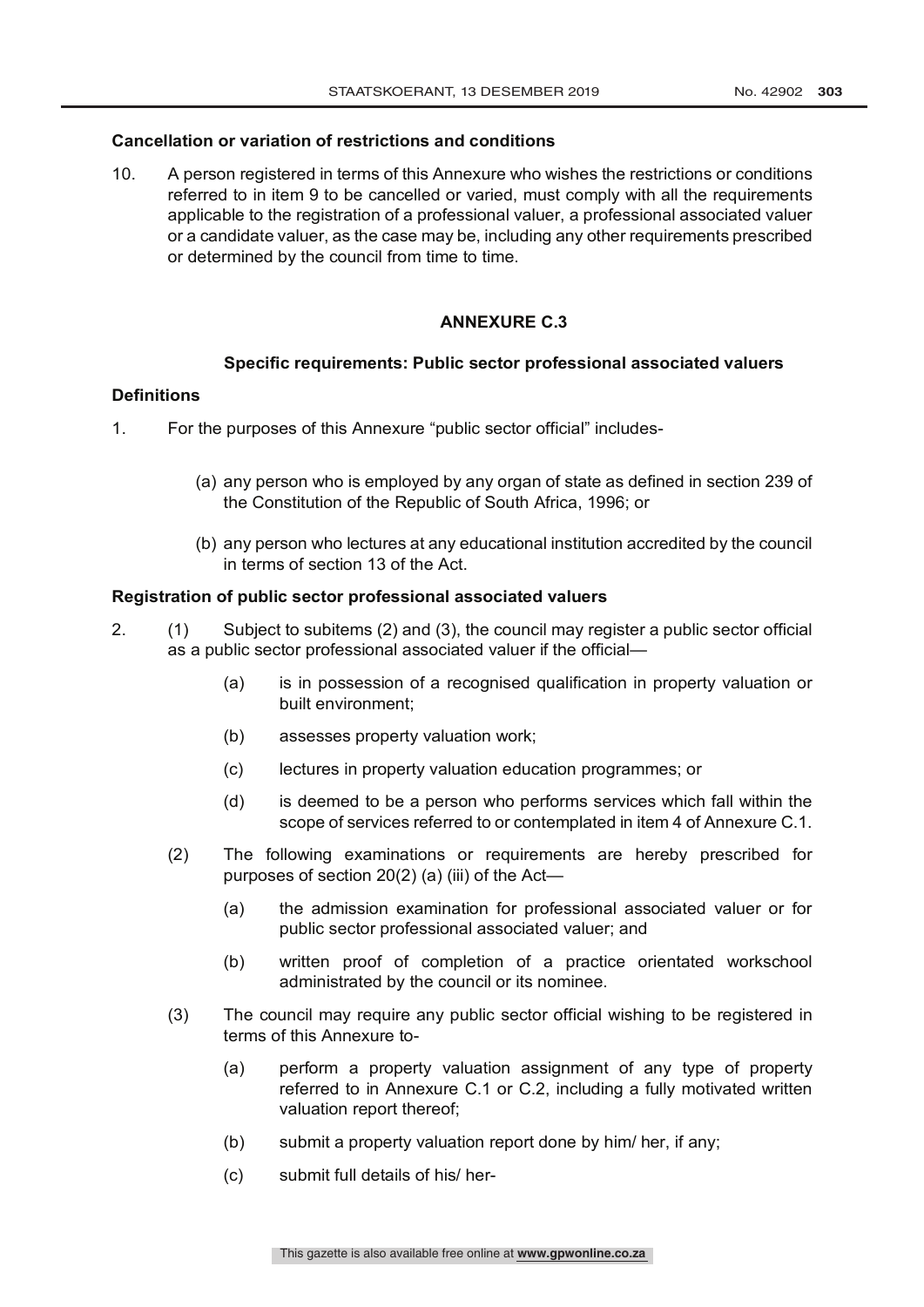- (i) employment, including management functions (powers and duties) or other activities in property valuation work; or
- (ii) academic or educational qualifications, academic publications, scriptures or documents regarding his/ her involvement in property valuation educational programmes;
- (d) submit any other information or document relevant to his/ her application, as identified by the council; or
- (e) appear before the council for a personal interview regarding his/ her application.

## **ANNEXURE C.4**

## **Specific Rules in respect of Plant and equipment assessors and candidate plant and equipment assessors**

# **Definitions**

- 1. For the purposes of this Annexure—
	- (a) "field" refers to any aspect, component, division, element, feature, part, piece, segment, type or unit in respect of or pertaining to plant and equipment; and
	- (b) "plant and equipment" means plant and equipment, including equipment, as defined and applied from time to time by the International Valuation Standards Council.

# **Registration of an Assessor**

- 2. (1) Subject to subitems (2) and (3), and without derogating from the provisions of section 20(2)(a) and (3) of the Act and any relevant determination made by the council from time to time, a person wishing to be registered as a plant and equipment assessor, must—
	- (a) apply to the council to be registered as such; and
	- (b) satisfy that he/ she has, for a period of not less than five years been regularly engaged, in the Republic or elsewhere, in the performance of work in the valuation of plant and equipment or of a field thereof, which, in the opinion of the council is of sufficient scope and variety and of a satisfactory nature and standard.

(2) The council may, for the purposes of subitem (1), require that the applicant—

- (a) in the case of a professional as defined in section 1 of the Council for the Built Environment Act, 2000 (Act No. 43 of 2000), submit written proof such registration;
- (b) in the case of membership of a recognised voluntary association, submit written proof of such membership;